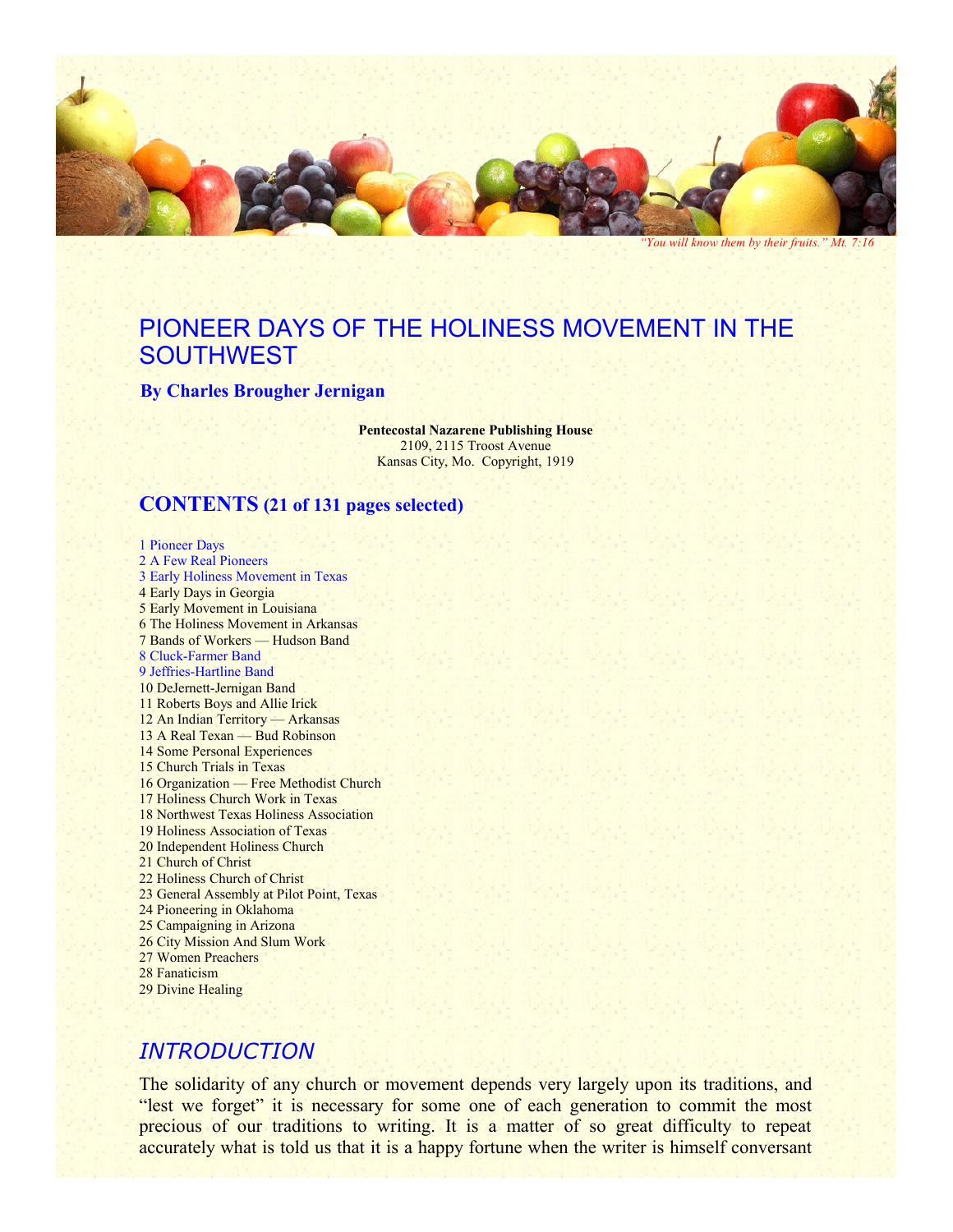with the facts which he records. Also, it is a matter of impossibility for an outside observer to enter into spiritual sympathy with matters in which he has no experience or personal interest; therefore it is of first importance that the chronicler be "one of them" himself in order to insure the dependability of his interpretation.

The people known as "holiness people" will all agree that the matter contained in this book should be given to posterity. Intimate knowledge of the beginning of our distinctive work will soon be a matter of history; and yet this knowledge will always be necessary to a complete understanding of the work of holiness at any particular period. Just as the complete knowledge of the oak must imply an understanding of the acorn, so the Nazarene of the future should have at least some knowledge of those days when the doctrine of holiness as a second work of grace was preached by pioneers in tents and brush arbors without an organized support.

Rev. C. B. Jernigan has had more intimate contact with the men and movements which have made for the success of the work of holiness in the South than any living man. Also, his zeal, activity, and love for the work of holiness brought him into close touch with the men and movements of every part of the nation, so that he has the most synthetic knowledge of the early days of the holiness movement of any man of my knowledge. It is indeed fitting that he should write this book and thus perform a service due from his generation.

The book is full of human interest and will be read, not merely for its valuable history, but also for its devotional merit. It is, so far as I know, the only book of its kind and will serve a purpose that is both unique and important. It will have a wide reading and will commend itself for its candor and fairness.

As to the author, I can not feel that I either could or should introduce him to readers of holiness books, for he is better known to such people than I am. However, my intimate acquaintance with him does make it a real pleasure to commend him and his book to the reading public and to offer an earnest prayer that the good which the author desires may be accomplished.

In holy love,

James B. Chapman



## *1. PIONEER DAYS*

Soon after the Civil war, while the nation was in its period of reconstruction, God in His all-wise providence ordered a religious reform, and reconstruction as well. Just as an army needs some trained commanders, so this religious reformation called for men of daring to preach the doctrine of holiness as a second work of grace, for there was much opposition against this great grace that God had planned for the race of fallen humanity, and to carry on this movement, that was called "this new heresy" by the old-line churches, meant to fly into the face of public church sentiment, and to cross swords with modern theologians who were soon up in arms against this new movement, that had so rapidly gathered momentum and spread like a prairie fire before a mighty wind.

Wherever this doctrine was preached there was a mighty stir, and such revival power as had seldom been seen in those days. Suddenly great campmeetings sprang up, and a host of preachers were called into the field of evangelism, who, like Paul of old, conferred not with flesh and blood, neither went up to Jerusalem for orders, but went everywhere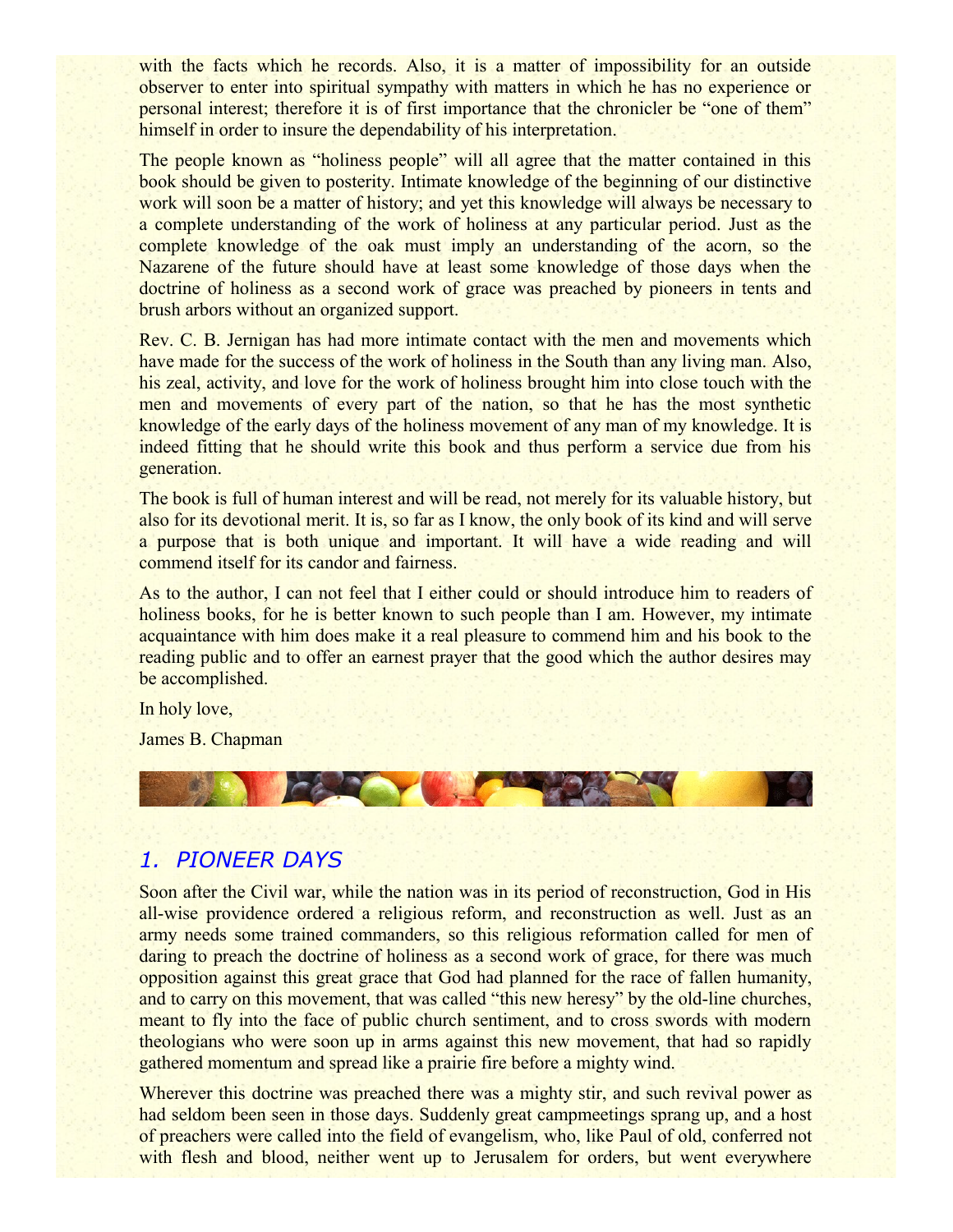preaching the Word. They had little regard for pastors in charge, but where they found an open door they entered with their fiery gospel that always stirred the people. There was boldness and aggression in their sermons. They gave sin no quarter, whether in the church or out of it. Church members, as well as sinners, felt the sting of the gospel that they preached, and backsliders by the hundred confessed their backslidings, made restitution, straightened up old feuds, and paid old outlawed debts, some of which had been standing for years. Sick people were healed by the hundred, and great joy abounded among them.

The old-time mourners' bench was brought back into church, and scores of people knelt there and found God in pardon, reclamation, and sanctification. The testimony of the old classroom was again instituted, with a wider range, and thrown open to everybody, and testimonies rolled until we have seen as many as three hundred on their feet at these great campmeetings, standing, waiting for an opportunity to testify to the sanctifying grace of God, and such singing and shouting we have never seen anywhere else than in a holiness meeting. Truly God blessed the revival of holiness, that seemed to have been lost from the church so long. People who got this great grace of sanctification threw away their tobacco, quit the lodge-room, pulled off their gaudy dress, and stripped off showy jewelry. This was such a rebuke to the average church member that it provoked much criticism, both in the pulpit and the pew. Preachers were excommunicated, and church members were turned out of the churches for professing holiness.

The writer was born in the rich bottom lands of Mississippi. His father had graduated at a medical college in his young manhood, but gave up the practice of medicine to grow cotton. He opened up a great cotton plantation in the alluvial lands of the swamps, and just as he began to enjoy life the Civil war broke out with all its fury and spoiled all his plans. While he was away in the army, the city of Vicksburg fell before that mighty conqueror, General U. S. Grant, on the Fourth of July, 1863..New Orleans had already fallen into Federal hands, and a little later the invading army marched through the state, burning cotton, driving off the planters' mules, confiscating their jewels and silverware, and a state of guerrilla warfare followed, as is often the case with an invading army.

One of these guerrilla bands stopped in front of this planter's home and ordered his men to spoil the house. He was met at the gate by a black-eyed woman with a big six-shooter in each hand, who told him that he could have her effects when he walked over her dead body. One look at her, and he ordered his men on without spoiling that home.

The writer was born in this home September 4, 1863. These prenatal tests paved the way for the birth of a child in whose very nature was born a martial spirit so tense that when the war was over he could be seen astride a stick horse, galloping up and down in the yard yelling, "Hurrah for the flag," while he waved aloft a stick on which was tied a red bandanna handkerchief.

This war-torn land was now too much for his father, who gathered the remnants of his once splendid fortune, and in road wagons started for the far West to begin life over.

The whole Country was in an uproar and infested with roving bands of marauders and robbers.

He pushed his way on for months into untraveled lands, with little or no roads, as there was not a railroad in all that country then. At last he located in Hunt county, Texas, which was soon to become the battle ground, and hot-bed for the holiness movement of the South.

Here he reared his family of eleven children and gave them all a common school education. Here he bought a farm with a big log house on it, which had a big stick-anddirt chimney with a wide hearth, on which was done all of the family cooking, as this was before the days of cook stoves in the West.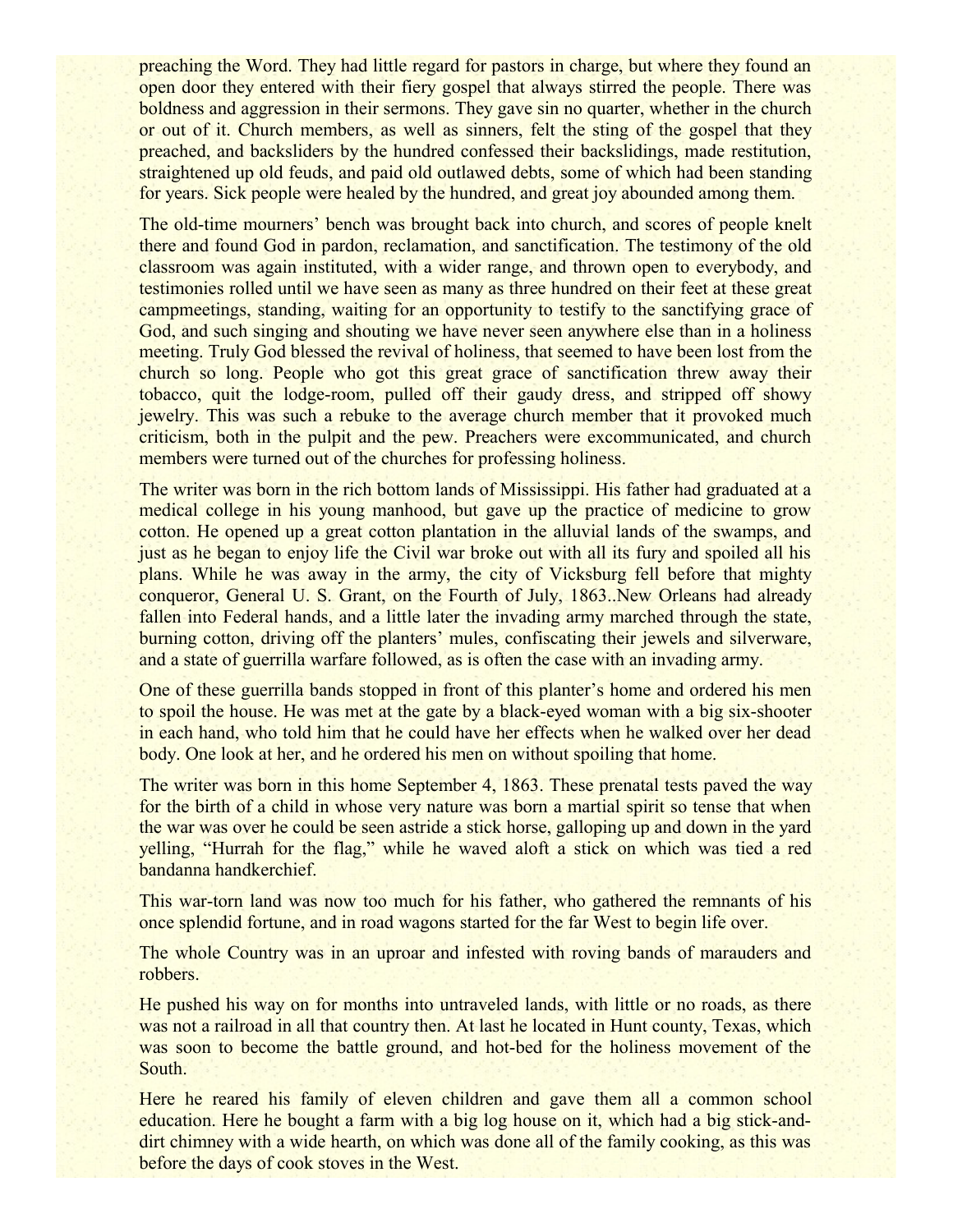The old-time corn bread (for there was little flour in those days) was baked in an oldfashioned oven, or skillet, which sat on the hearth with live coals of fire around it and on top of it; the meat was fried in a long-handled frying-pan, over the coals; the coffee was boiled in a kettle hanging on a hook over the fire; and sweet potatoes were roasted in the corner, covered with hot ashes.

These were the cooking utensils for that pioneer home for many years after moving to the far West. The first cook stove that was seen in that country was bought by this pioneer at Jefferson, Texas, where he went once or twice each year to market his produce and lay in his meager supplies of such as he did not grow on his own farm.

Jefferson was located on a bayou connected with Red river, up which steamboats could come from New Orleans, the only means of traffic then, except the prairie schooner, an ox wagon with wooden axles, greased with soft soap or pine tar, which, when this lubricant was scarce, would notify the neighbors half a mile away with its moans and shrieks, as the wagon passed along the road.

When the cook stove arrived the pioneer made a big dinner, and invited all the people in northern Hunt county. The country was so thinly settled that there were only about forty people at the dinner, although nearly all came who were invited. The whole country wanted to see food cooked in the new.way, so when the time arrived for dinner they all went down into the kitchen, which was a room built of clapboards nailed to poles for studding, with a dirt floor, and not a glass window in it.

The fire was built of rich pine-knots, which were picked up in eastern Texas while on the trip to Jefferson, and when the fire began to burn and the damper was turned down so that the fire would roar big, the people all left the room screaming. They were afraid that the "patent thing" would blow up.

The schoolhouse where his children attended the three months school was in the village of Hog Eye. There was one store kept by some Dutch people, an ox mill with a big inclined wheel forty feet across for motive power. In this mill the corn was ground for bread for all the country around, and later a wheat attachment was added for making flour. There was a blacksmith shop, a burying ground, where this pioneer was buried beside his wife years ago, and the old meeting house, that was both church and schoolhouse. It was a two-story affair with a Masonic lodge on the second floor and the church and school were kept in the room below.

Through this little village ran the old Sherman and Jefferson road, over which were hauled in ox wagons all of the lumber and supplies for Sherman and other western towns. Great caravans of these prairie schooners could often be seen on this road, as many as twenty at a time, one following another, one or two men with each wagon, long whip in hand as they yelled out to their oxen, "Whoa, come Larry! Gid'up Buck!" Then you would hear the clear ring of the cracker on their long, ugly whips.

The seats in the schoolhouse at Hog Eye were made of long logs split open and two big auger holes bored in each end, in the rounded side of the log, where pegs were driven for legs. They had no backs, and often were worn so slick that they were difficult to sit on. In one end of the schoolhouse was a desk, made of boards nailed to the wall, for writing. Each student took his turn at the writing desk, learning to write. Such a thing as a writing tablet was altogether unknown, but each student carried a slate and slate pencil, which when it was worn too short to hold in the fingers would be stuck in the end of a small cane, and used until there was not an inch of it left.

One day while the three months' school was in session at Hog Eye there came a band of desperadoes galloping over the hill, shooting off their revolvers, and yelling like Cheyenne Indians.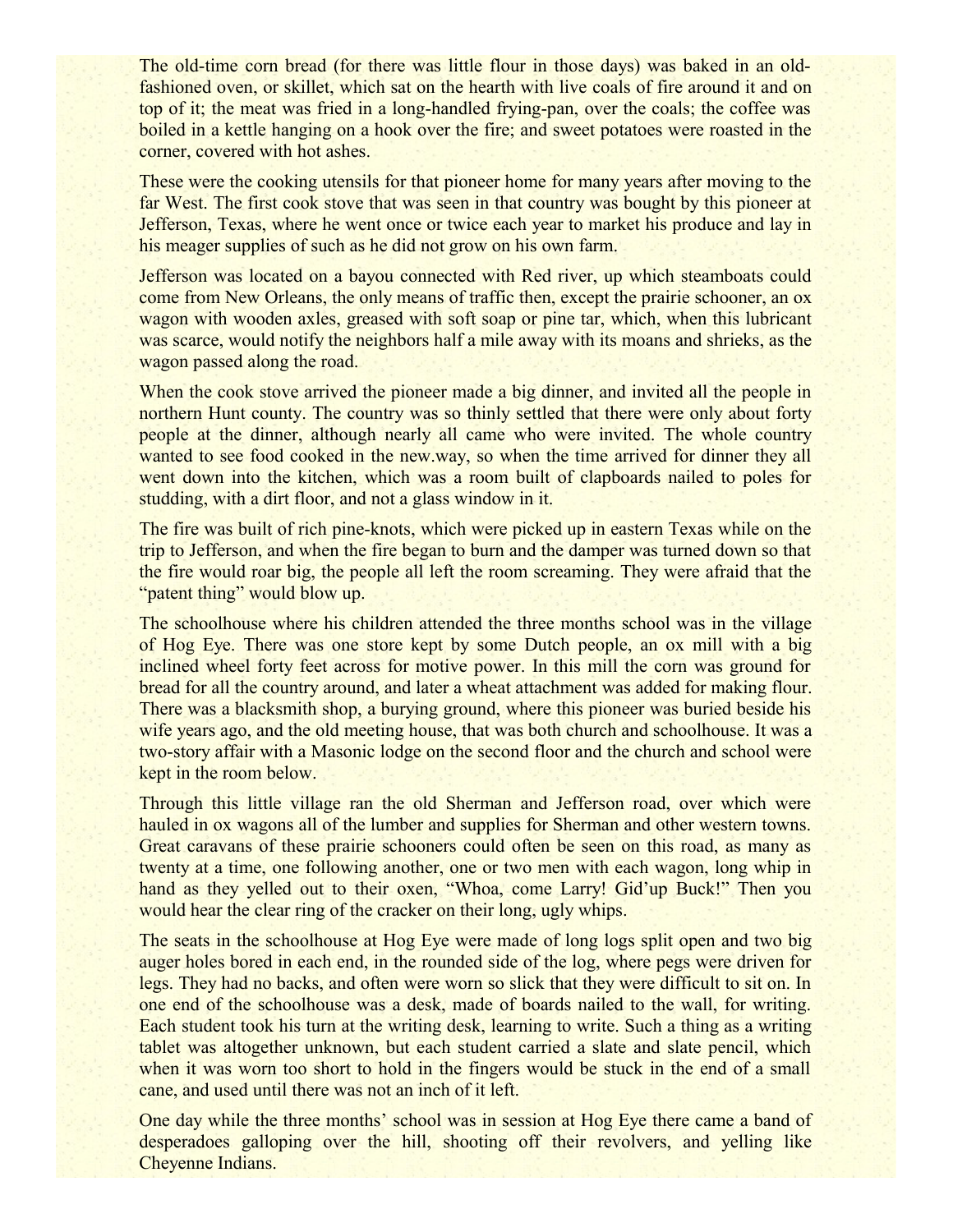They rode their horses into the little store, ran the keepers away, and drank the whiskey, which was always a part of the stock in trade in all stores then in the West. They ate his canned goods, robbed his cash drawer, and while their horses rested they indulged in pistol practice in front of the store for an hour, with tin cans in the air for targets.

The teacher and pupils in the schoolhouse, about two hundred yards away, were so frightened that they all lay flat on the floor to keep out of range of a stray bullet, and out of sight of the marauders.

Most of the schooling that this pioneer's children had was around the fireside in their own home, taught by their mother on long winter evenings. It was a familiar sight in this home to see the father with medical book in hand (as he had again taken up the practice of medicine), the mother with a magazine in her lap as she knitted the family stockings, while the children, school books in hand, surrounded the mahogany table (the relic of bygone days) on which was a long, homemade tallow candle, which gave all the light the home had.

When all were weary with study and reading, the father would take down the old family Bible and read a chapter and then all would kneel in prayer to God. Then the children, one by one, would kneel with head in mother's lap while they would say their "Now I lay me down to sleep," and then kiss father and mother and slip off to bed. A happier family never lived than this one.

The whole family would go and camp at the old Harrell's camp grounds, where there had been a campmeeting annually since 1857. People would come for miles, often from distant counties, and camp the full two weeks of the campmeeting. These meetings were always attended by old-time power, and there would sometimes be a hundred people converted in one campmeeting. Often they would fall off of their seats like dead men and lie for hours, to come through shouting in the old-time way.

At one of these meetings the writer, then a nine-year-old boy, was gloriously converted, and the next Sunday united with the Methodist Episcopal Church, South, where he held his membership until he was sanctified, and then was compelled to leave it on account of his preaching holiness.

### *A WONDERFUL PRAYERMEETING*

A great revival meeting was held in the Wesley Methodist Episcopal Church, South, in Greenville, Texas, where the writer and his wife held their church membership. This meeting was conducted by Rev. E. G. Kilgore. The whole town was stirred and many people found the Lord. At the close of this revival there were several prayermeetings started in different parts of the town, and put in charge of laymen.

There were no holiness people in Greenville, Texas, at that time, but Rev. E. C. DeJernett moved there that spring, and made preparations to begin the Greenville holiness campmeeting that summer, although he at that time did not preach the doctrine of entire sanctification very clearly; but he attended these prayermeetings and aided in them by exhortation and testimony. Mrs. D. A. Hill, of Tyler, Texas, came to Greenville that summer to visit some of her people and, hearing of this live prayermeeting, she attended the first one that she could get to, and gave a clear, definite testimony to the experience of entire sanctification as a second work of grace; telling of her consecration, and how the blessing came, then she began to shout and to praise God for what she had received. Her face shone with the glory and her voice gave no uncertain sound. This stirred the people and especially the leader who had never heard such a story before but his very heart longed for the blessing the very thing that he had been ignorantly seeking for years. Could it be possible that there was such an experience for humanity. He went away from that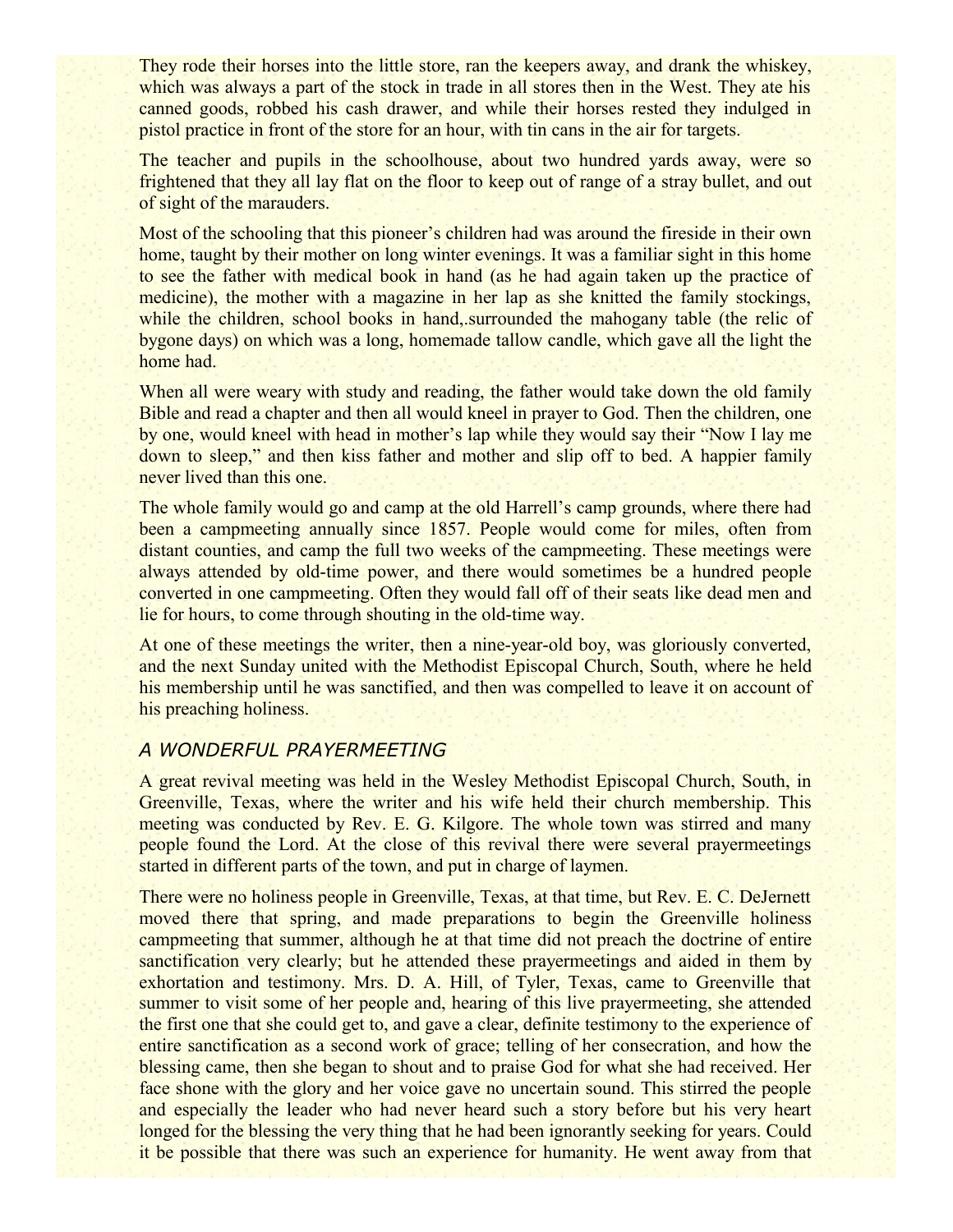meeting determined to put God to the test as Sister Hill had told them. He went home to tell his wife of the good news that he had heard.

He did not attend church that night at his own church, just six doors from his home. He had been a regular attendant there, hut had never been told that God had such a "balm" for the sin-sick soul. He could not sleep that night, but rolled and tossed on his bed. He ate no breakfast the next morning.

Old-time conviction had seized him. He must be wholly sanctified!.He arose early the next morning and assisted his wife in getting breakfast as usual, while the hired man fed the team, but his whole mind was absorbed in the one thought: "That testimony-I must have the blessing!"

He turned to his wife and said, "I believe old Dr. Wright is a hypocrite." "Why?" she asked.

"He keeps talking about people whom he knows who are sanctified; and I want him to 'put up or shut up' — get the blessing and tell me how; or quit talking about it." "Why," his wife replied, "didn't Sister Hill tell you how to get it?" This ran through him like a dagger, and he left the room weeping, saying, "I'll have the blessing today or die alone in the woods."

About this time the breakfast bell rang, he went into the dining room and sat down at the table and returned thanks, but could not eat a bite; excused himself and left the room.

Soon the hired man came down to the barn where he had gone, and they were off to the woods three miles away, where they were to work that day on a lease in some new ground that they were plowing. The hired man started the plow, and he went to work chopping wood. The plow did not give satisfaction and he was called, and told that they could get Mr. Tally's plow at his home a half mile away. He started at once for the plow with his head bowed while he prayed to God to be sanctified. On his return with the plow on his shoulder praying and weeping as he went, the "fire fell" and he was gloriously sanctified. He lost his plow, but got the blessing, and from that day has had little use for a plow. He told the Lord that if He would hitch the Holy Ghost to the gospel plow, that he would take off the back-band, put the clevis in the top notch, and ride the beam, and plow a furrow that all hell could not cover up. "Immediately he conferred not with flesh and blood," but began at once to hunt someone to preach to. He saw the hired man struggling with the plow, and ran to him, telling him about his new-found experience, while he stood trembling but would not kneel for the blessing in the field, but promptly asked, "Where is the plow?" From that day forward his theme has been the baptism with the Holy Ghost that sanctifies. The farm was left behind and the call to evangelize Hunt county, Texas, was answered, and there was only one town in that county that he did not assist in holding a meeting in, besides dozens of schoolhouses, and he saw hundreds of his own neighbors and friends sweep into the kingdom.

## *2. A FEW REAL PIONEERS*

CAR THE

Among the leading spirits who dared preach holiness in the early days in the South, when it meant to be ostracized by your church, and lose many of your church friends, and often to be excommunicated from your church, and your name to be cast out as evil, was Dr. Lovic Pierce, whose preaching of this "despositum of Methodism" reached from a period before the Civil war until his death. He wrote that memorable sermon, "Entire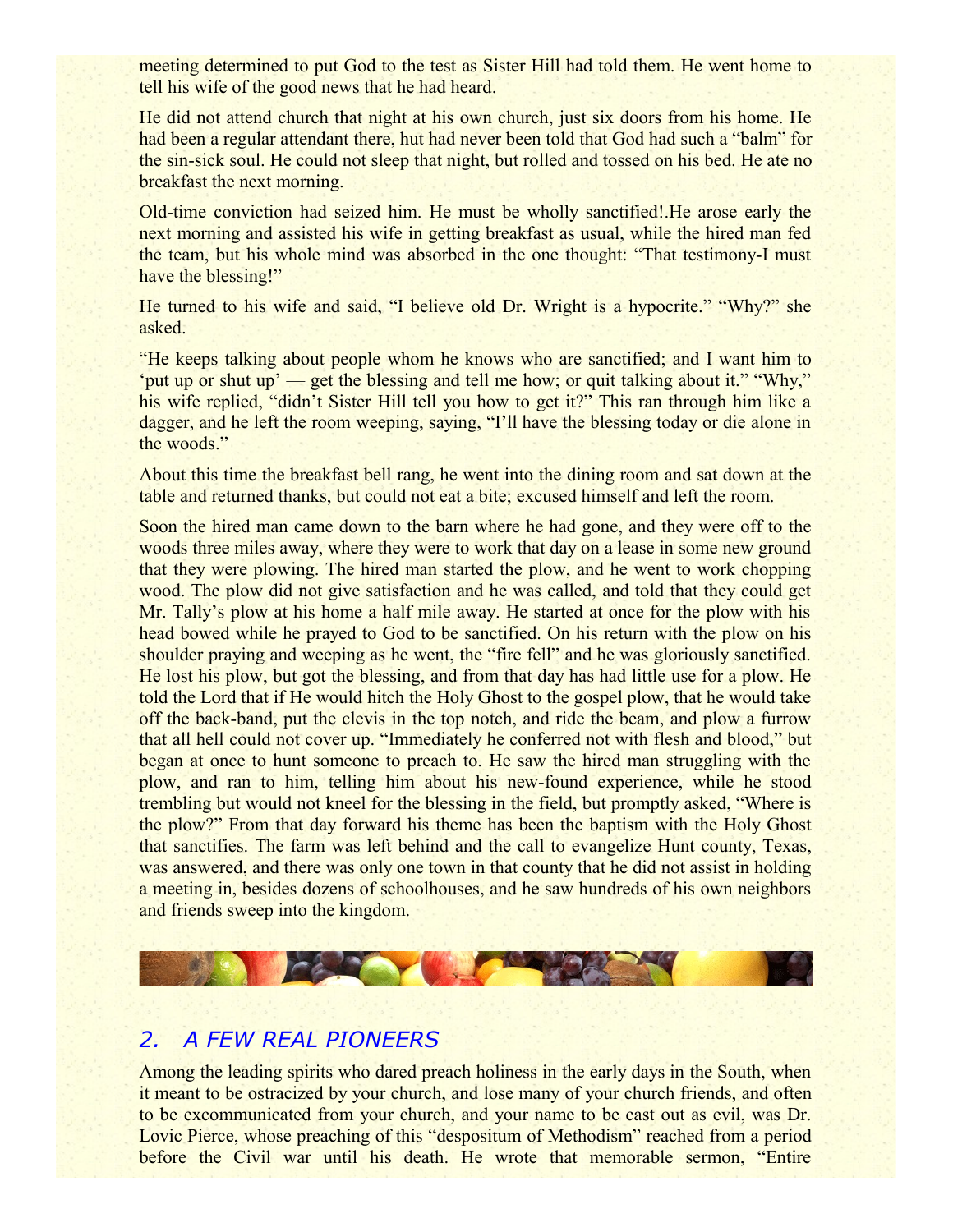Sanctification," which was read at his conference after he was too feeble to attend. In this sermon he bewails the sad condition of Methodism by saying that when the war broke out 90 per cent of southern Methodism was either in the experience or favorable to it. But at the time of that writing he said that now 75 per cent are either openly opposed or utterly indifferent to this great doctrine.

God has never left himself without a witness, but raised up Dr. Dodge, of Atlanta, Ga., Dr. W. B. Godbey, of Kentucky, Dr. H. C. Morrison, of Louisville, Ky., Hardin Wallace and Rev. W. B. Colt, of Illinois, to bring this great truth to the Southland, and then following them there were literally hundreds of people who obtained the blessing among the ministry of the different churches, and hundreds of laymen on whom the call fell, who immediately left their plow, workshop, or office and swept out into the unexplored forests of humanity and blazed the way, while thousands of others followed, seeking and finding this great boon to their hungry hearts, and with this Pentecostal fire "they went everywhere preaching the word," until this Dixieland of ours became honeycombed with the teaching of the second blessing people, while under brush arbors, cloth tents, great board-covered tabernacles, and in rented halls, these holiness preachers gathered the hungry-hearted people, and great revivals broke out that far surpassed anything in modern times.

Among these men and women who were the pioneers from the various churches are a few names that are worthy to go on record on these pages, while they with many others whom I never knew will be recorded in the book of life. In Tennessee, Rev. B. F. Haynes, who was for years the editor of the Tennessee Methodist, a paper that stood for old-time Methodism; Rev. Lewis Powell, Rev. J. O. McClurkan, the founder of the Pentecostal Mission, and editor of the Living Water; Rev. Felix Johnson, Rev. R. L. Harris, Mrs. E. J. Sheeks, and others. In Mississippi, Rev. J. N. Whitehead, Rev. W. B. Pinson, Mrs. Mary McGee Snell, and Rev. H. M. Guy. In Arkansas, Rev. J. N. Speakes, Rev. W. F. Dallas, Rev. Mrs. E. J. Sheeks, Rev. Amanda Coulson, and Rev. W. J. Walthall. In Louisiana, Rev. J. S. Sanders, Rev. W. T. Curry. In Texas, Rev. L. L. Pickett, Rev. E. C. DeJernett, Rev. Bud Robinson, Rev. George, Rev. R. A. Thompson, Rev. J. B. McBride, Rev. J. W. Lively, Rev. Mr. Manning, Rev. Ben Hines, Rev. Julian Woodson, Rev. Will Adams, Rev. Dennis Rogers, Rev. Toni Rogers, Rev. A. G. Jeffries, Rev. Sam Hartline, Hudson Band, Cluck-Farmer Band, the Roberts Boys, the Brown Boys, Rev. W. E. Fisher, Rev. W. F. Rutherford, Rev. B. F. Neeley, Rev. James B. Chapman, Rev. C. M. Keith, Rev. C. B. Jernigan, Rev. John Friar, Rev. R. L. Averill, Rev. D. M. Coulson, Rev. Beecher Airhart, Rev. John Stanfield, and Rev. Lonnie Rogers. In the Indian Territory,.Rev. W. A. Rodgers, Miss Mattie Mallory, Rev. L. F. Cassler, Rev. J. D. Scott, Rev. and Mrs. U. D. T. Murray, while among the women preachers were Mrs. Mary Hogan, Mrs. E. J. Rutherford, Mrs. Peppers, Miss Lily Snow, Mrs. Annie Fisher, Mrs. Dora Rice, Mrs. Lula Rogers, and many others whose names I can not recall just now, but their names are recorded in the book of life.

These are the men and women of blood and fire, with the real call of God on their hearts, and an experience that burned in their bones till it was "preach holiness or burn." They had the martyr spirit; they did not ask, "How many are the enemy?" but "Where are they?" They did not question the financial ability of the people, but "Do they need holiness?" They had the Pentecostal experience with Pentecostal results following. They were missionaries, both home and foreign. They formed bands of workers, and if something did not turn up, they went out and turned something up. They went to places where they were not wanted, and stayed until the people thought they could not get along without them. In the summer months they preached under green trees, brush arbors, cloth tents, and schoolhouses. When winter came they rented halls in large towns and did city mission work, visiting in the afternoons, while they stayed in and studied in the mornings.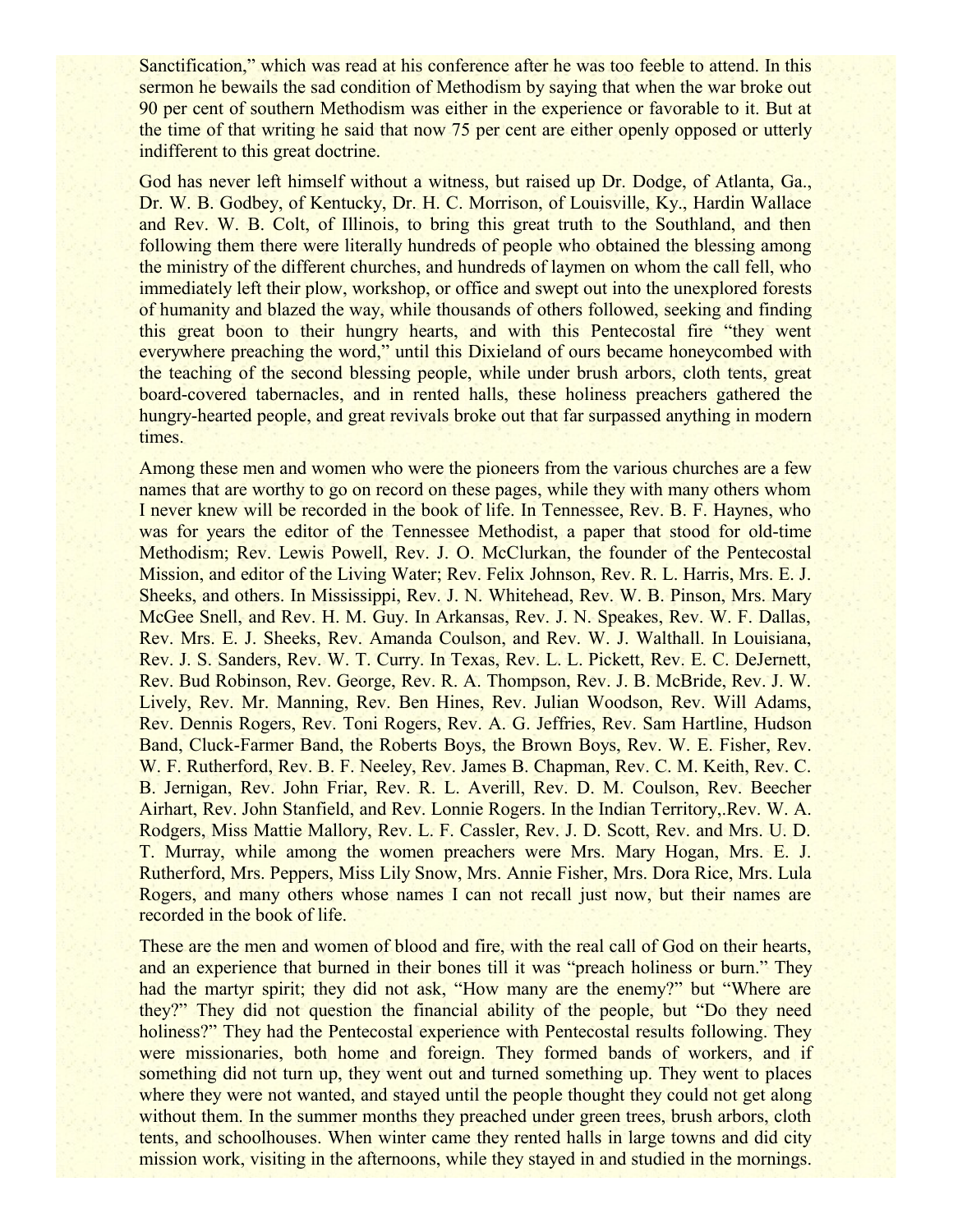They preached on the streets, in the jails, and wherever they could get a hearing.

These people carried with them the spirit of Elijah in the court of Ahab, and John the Baptist in the palace of Herod. No place was too hard, and no people could terrify them. They preached "holiness or hell," and God honored such ministry, and great revivals broke out. If the services were not free, they would fast and pray until the "fire fell." They would sometimes fast for days at a time, but somehow they always had victory. Scarcely a meeting in those days when there were less than one hundred people converted or sanctified, and many times two or three hundred. People often ran screaming to the altar, or sometimes fell like dead men into the straw, and lay for hours, to come through shouting. Like Paul before the Jewish mobs, or Martin Luther before the diet at Worms, or John Wesley beside his father's tomb, they would proclaim, "The world is my parish." Nothing short of this will bring results and the preacher who has not reached this place had as well surrender his credentials, and go back to his plow.

Most of these men were born and reared during the hardships of the Civil war and the days of reconstruction that immediately followed. This gave them a prenatal influence, and a rugged training that prepared them for a place as pioneer workers in this great religious reformation that swept the land.

These people were persecuted, misrepresented, and maligned as much as the apostles in their day.

They were stoned, pelted with rotten eggs, had their harness cut all to pieces while they preached; their horses' tails were shaved, and dogs that had "high life" poured on them were turned loose in the church houses while the preacher was preaching. This made the dogs yelp with pain and roll and tumble on the floor, while the boys cried, "Mad dog!"

Sometimes the tent ropes were cut while the service was going on, and on a few occasions the tents were burned after night. It was told on them that they taught "free love" and broke up homes, sometimes running off with other men's wives; that they were wanted in other counties for theft, until people were afraid to invite them into their homes. It was told on them that they would hypnotize.people, when the power of God would fall in the old-time way, until in some parts people were afraid to shake hands with them.

They had to sleep in the straw, under their tents, and live on canned goods when they would go to new places; hut none of these things moved them, nor did they hunt down the offenders who started such stories, but went off to their own people and prayed for power to preach the Word in the name of Jesus. Such joy filled their souls, as they sang, and shouted, and prayed, that it attracted people by the hundreds to their meetings, and God gave them the hearts of the people, and great revivals.

"When a man's ways please the Lord, he maketh even his enemies to be at peace with him" (Prov.

16:7). "But ye shall receive power, after that the Holy Ghost is come upon you." Oh, for a fire baptized ministry who know no fear; whose consecration is not broken, but like the old prophet stand with uplifted hand saying, "Here am I; send me." Then will we see the results of the early days.

Among other things that were necessary to hold the holiness movement together there must be a means of communication. This need was strongly felt, and the burden fell on Rev. C. M. Keith, who was eminently fitted for the work. In January, 1898, the first issue of the Texas Holiness Advocate was published at Bonham, Texas, with Rev. C. M. Keith, editor, and S. J. Hampton, publisher. In May, the same year, Rev. C. M. Keith took over the sole ownership of the paper and with a mighty fight on financial lines, in which he sacrificed much, he carried on the publication of the paper with the financial assistance of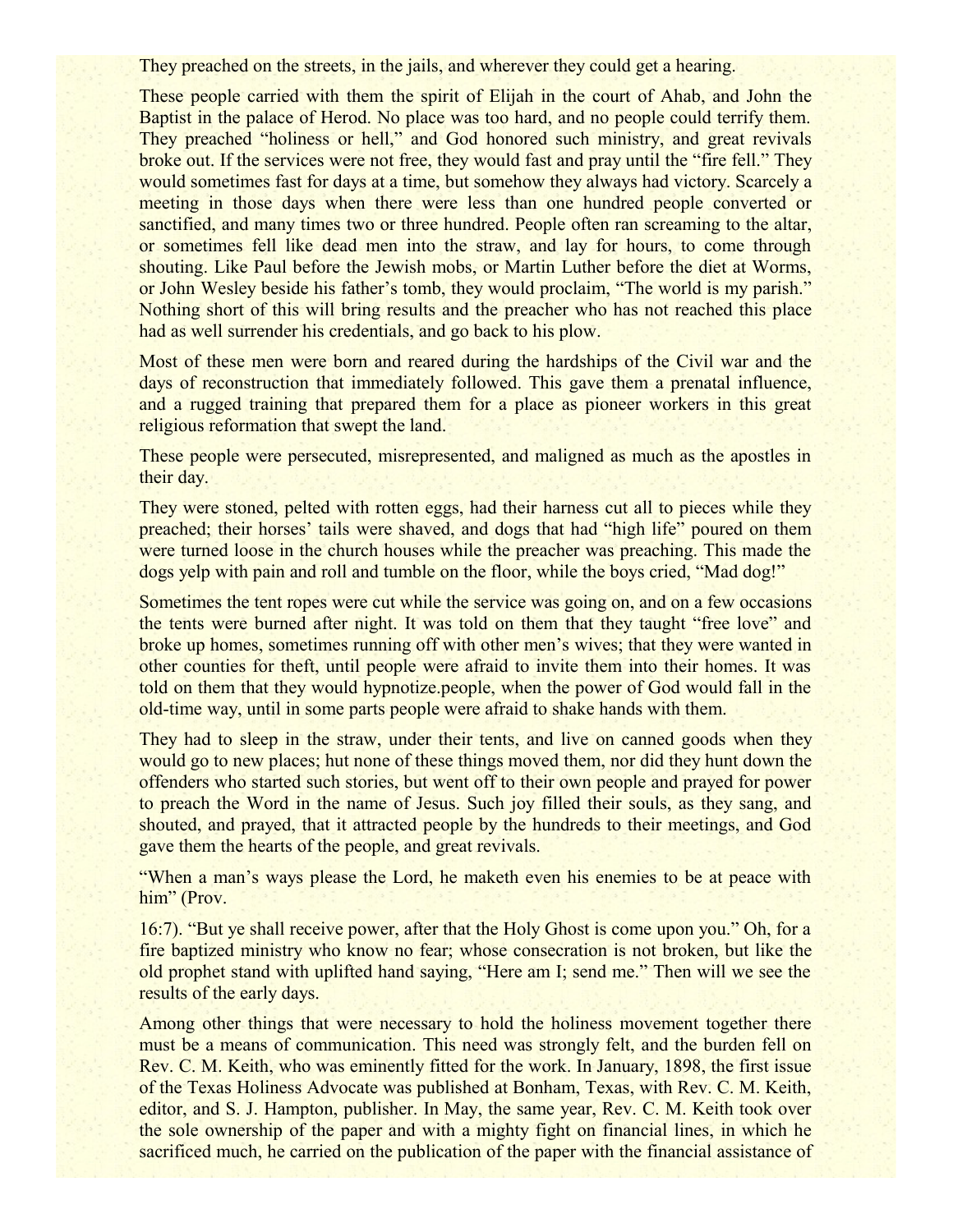Rev. Beecher Airhart, and Rev. Lonnie Rogers. But for their noble sacrifice he would have been compelled to give up the fight. In November of the same year he moved the place of publication to Greenville, Texas. The struggle was tremendous, but the paper must go, so he struggled on until 1900, when Charles A. McConnell, of Sunset, Texas, consented to give up his secular paper that he was printing there and form a partnership with Brother Keith. This put two strong men at the helm, and the paper ran on with marked success, filling its mission, until in the spring of 1905 a joint stock company was formed, and Rev. B. W. Huckabee became editor. The paper at this time became the official organ of the Holiness Association of Texas.

The name was afterward changed to The Pentecostal Advocate, and continued until the General Assembly at Nashville, 1911, when it and the Holiness Evangel, the official organ of the Holiness Church of Christ, and the Nazarene Messenger, of the Church of the Nazarene, published at Los Angeles, Cal., were merged into the present Herald of Holiness, with Dr. B. F. Haynes, editor, and C. A. McConnell, office editor.



## *3. EARLY HOLINESS MOVEMENT IN TEXAS*

Among the first who professed the experience of holiness in Texas, of whom we have been able to learn, was a Mrs. Martha McWhirter, who lived at Belton, Texas, in the year 1872. She was a Sunday school teacher in the Methodist church, and in her class she taught the doctrine of entire sanctification as an experience after regeneration, to be sought and obtained by faith. She testified to the experience in the class meetings, and talked it to her neighbors until some were seeking the blessing in the regular weekly holiness prayermeetings she held in her home for this purpose.

This, of course, brought on some outspoken opposition from her pastor, who was an opposer of the doctrine of holiness. He often alluded to these second blessing fanatics in his sermons, and sometimes would upbraid them severely, which brought on great persecution against her and those seeking the blessing, and this was pushed on vigorously until she withdrew from the church, but did not discontinue these meetings.

About this time there came two carpenters to Belton from Illinois, who attended these meetings, sought the experience, and obtained the blessing. They kept up regular prayermeetings where others sought the blessing, while these three testified to the experience and shouted the victory. This stirred the whole town; many people got under awful conviction for the experience and testified to their needs publicly, and asked prayers that they might be sanctified wholly. This renewed the persecution and finally a mob of base men waited on the two men and asked that they "speak no more in this name," under penalty of a beating. They went right on with their meetings and testimonies until the mob came again and took the men out at night and severely beat them and commanded them to leave town at once. They did not leave, but, on the contrary, continued the meetings until they were arrested and tried in the courts for lunacy, and adjudged insane, and were carried to the insane Asylum at Austin, Texas, where they spent only one night, for the physician in charge could find no fault with them and sent them home, admonishing them not to return to Belton, and they took his counsel and returned to Illinois.

But they had sown seed that refused to rot or die, and in due time it germinated and sprang up in the heart of S. W. Wybrant, in whose home these people often held their prayermeetings, as he lived two miles from town and it was a quiet retreat where they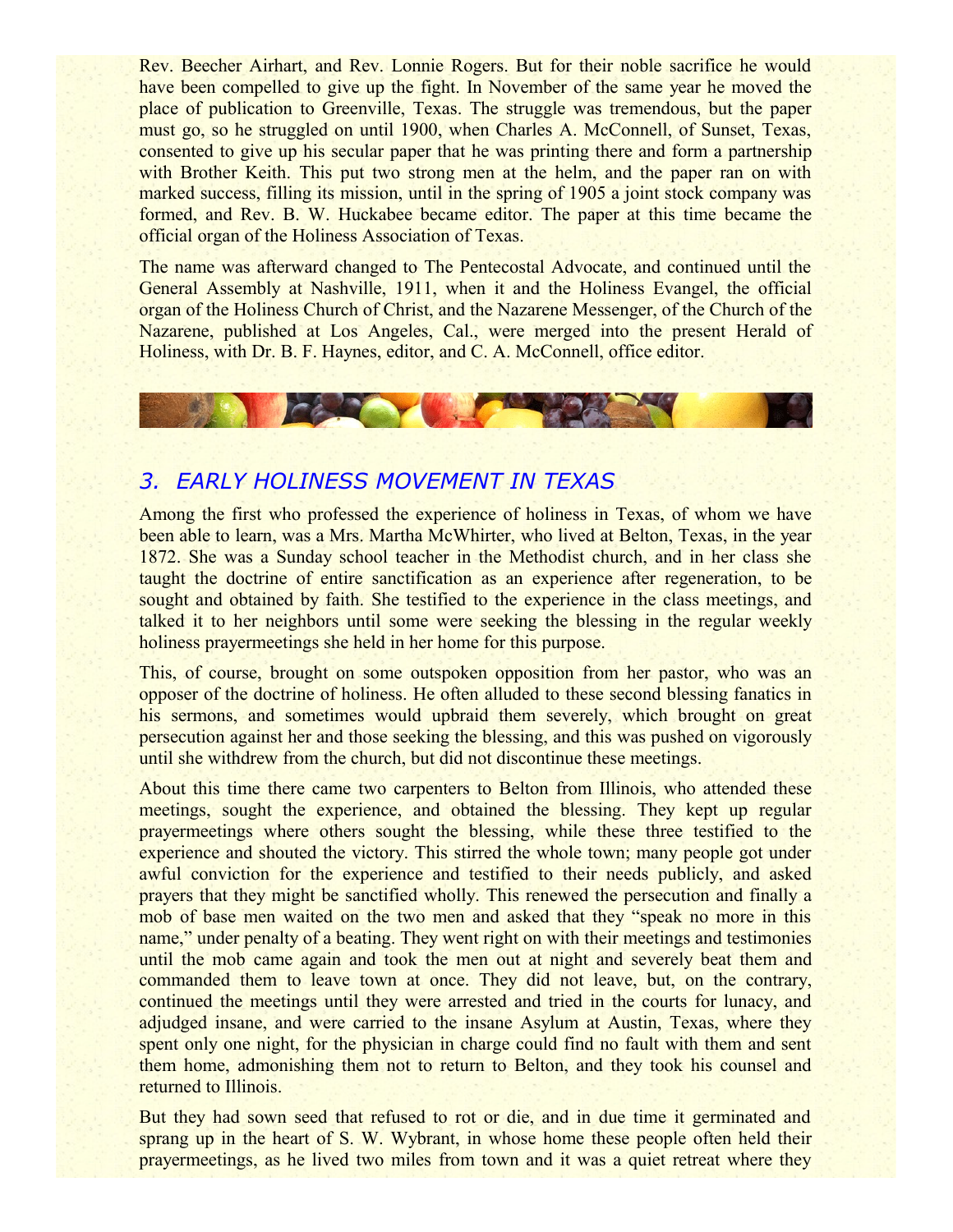could sing, testify, and pray to their hearts' content without being molested. The arrest of the men for a time stopped these meetings, but the conviction still lingered in the heart of Brother Wybrant and his wife, who were afterward sanctified, and at this writing he is a Pentecostal Nazarene preacher, living at Mineral Wells, Texas.

Through the influence of James A. Graves, a sanctified man of Calvert, Texas, Rev. Hardin Wallace was invited to conduct a revival meeting in the Methodist church, of which Rev, R. H. H. Burnett was pastor. This meeting began in February, 1877. This was the first distinctively holiness.meeting that we have any record of in Texas. Rev. Hardin Wallace came from Illinois, and brought a band of workers with him, and while in Texas they held meetings in Bremond, Marlin, Denton, and Gainesville, and possibly at Dallas. At the Calvert meeting the pastor and many of his members were gloriously sanctified, and Rev. Dick Burnett became a mighty evangelist, and for years was associated in evangelistic work with Abe Mulkey, who was reclaimed and sanctified in the great Corsicana holiness revival a little later.

Rev. John A. McKinney, who had read the Guide to Holiness, the original holiness journal of America, then published by Mrs. Phoebe Palmer, in New York City, grew hungry for the blessing and attended the holiness meeting at Calvert, was sanctified, and invited Rev. Hardin Wallace and his band of workers to come to Ennis, Texas, for a meeting, which they did before returning to Illinois. Rev. Mr. Wallace was a member of the Methodist Episcopal church at the time of the Calvert meeting, but at its close united with the Methodist Episcopal Church, South, as it was more congenial while working in the South. At the Calvert revival a Rev. Mr. Ellis, a Methodist pastor, was sanctified and became a very zealous worker.

In March, 1877, the Wallace Band began a meeting in the Cumberland Presbyterian church in Ennis, Texas. They preached so hard against tobacco and worldliness that the ruling elders had a session and ordered Cyrus Hogan, who was then an elder in the church to lock the doors, but on his way to do so he met John A. McKinney, who told him he need not do so as they would vacate without the doors being locked, and the meeting was finished out under the trees in McKinney's yard.

This caused great division in the town, while many tobacco-soaked church members fought holiness, the sinners in town contended for the holiness meeting to run on. At every place they held meetings they organized holiness bands, started Tuesday night holiness prayermeetings, and took subscribers for The Banner of Holiness, a paper published in Illinois. At the Ennis meeting some Baptists were sanctified, and at the next regular church meeting they were excluded from the church, their pastor telling them that they had accepted the Methodist faith by being sanctified, and were no longer Baptists. That same night a tremendous storm struck the town, utterly demolishing the Baptist church, the only building that was seriously damaged in the town. A company of Texas toughs waited on the deacons the next day and told them that it was the curse of God, for turning out these holy people. Before leaving Texas they had a great meeting at Lawrence, in the Methodist Episcopal church.

Through reading The Banner of Holiness, the name of Rev. W. B. Colt was seen as a holiness evangelist, and he was invited to come to Texas for some meetings, the first one was at Ennis, September 20, 1877, where the Wallace Band were put out of the Cumberland Presbyterian church.

At this meeting Rev. George A. MeCulloch was sanctified, that mighty Scotchman who for years was presiding elder, and a mighty campmeeting preacher in the Free Methodist church. Here holiness took a firm root, and there were gathered about these despised people a few men who knew no defeat and would preach their convictions if the stars fell. This kind of men pushed the battle for God and holiness until Texas became the battle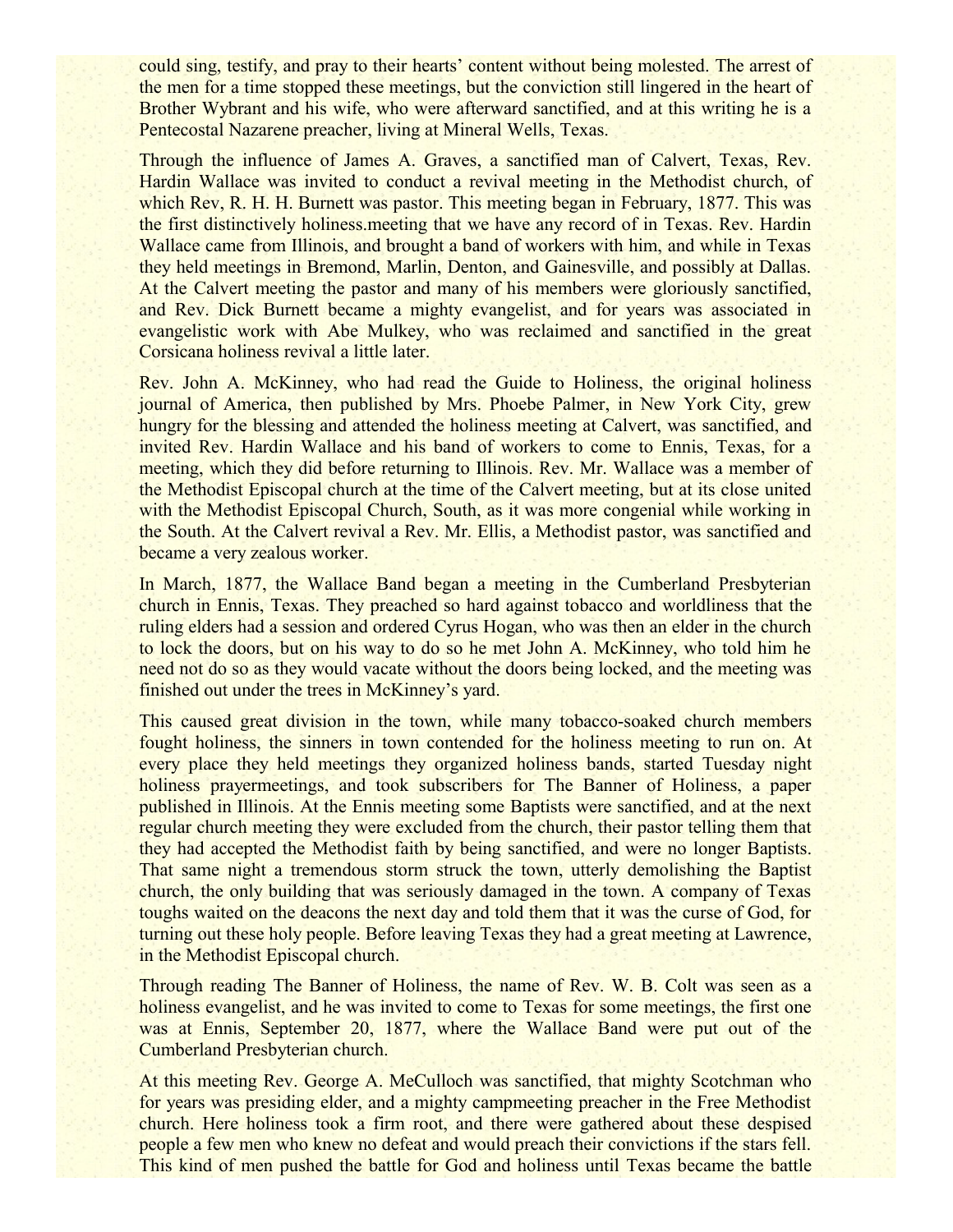field for holiness for the next ten years; while the fight was strong, and great persecution waged, dozens of great campmeetings were established, and were attended by thousands of people; while at almost every camp there were not less than one hundred, and often several hundred, people swept into the experience at one of these campmeetings..The Texas Holiness Association was organized at the first campmeeting, which began October 10, 1878, at Rake Straw, about twelve miles south of Corsicana, conducted by Rev. W. B. Colt, of Illinois, as leader, and assisted by many others. This was a great camp. The officers of this association were James A. Graves, president; John A. McKinney, vicepresident; E. R. Reeves, corresponding secretary; Cyrus T. Hogan, secretary and treasurer. This association must not be confounded with the Holiness Association of Texas. For the Texas Holiness Association had ceased to exist when the Holiness Association of Texas was organized. The former was for campmeeting purposes only, while the latter was to conserve the movement and to hold the people together until a more definite organization could be effected to give a church home for the holiness people.

This association held ten annual campmeetings as follows: In August and September, 1879, there was a great campmeeting (the second campmeeting) about half a mile north of the courthouse in Corsicana. This meeting ran six weeks. The weather was hot, and water was scarce, and all that was used had to be hauled to the camp grounds; often from twenty to forty barrels a day was used. The merchants in the town furnished the provisions, and most of the people ate at one long table in old Texas style. The laundry did all the washing for the workers free.

The bakery would send great loads of bread to the campers each day without charge, and the grocers great loads of groceries, while farmers around would kill beeves and bring them in for the campers to eat. People came for miles around, and such power swept through the congregations. Thousands of people attended this meeting, and more than six hundred people were said to have been converted or sanctified. One hundred and forty people were saved the last day of the meeting, and the services closed at 2 o'clock the next morning. The old-time grove meetings were held between the services, and people would fall like dead and have to be carried to their tents. People would be saved going to and from the meetings, and along the road you would often see people so deeply convicted that they would kneel in the groves by the roadside and pray through. The whole town was stirred, and the country for miles, and out of that meeting came more than a score of holiness preachers, who kept the fire and preached red-hot holiness until called to their reward.

The leaders were Methodist preachers, Free Methodists, Methodist Protestants, Baptists, Cumberland Presbyterians, and other denominations testifying to the experience of holiness. This meeting goes on record as the greatest meeting in Texas, and the effects of it still abide. Oh, for such a day to return. Why not have just such a meeting today?

The third camp was held at Dallas, Texas, in 1880, and this was also a great camp and was largely attended, people coming from the adjoining counties and distant towns and camping the whole time, the meeting running two weeks. In this campmeeting, as in the others, there were workers from all churches who had been sanctified, and most of them had been excluded from their respective churches, which was fast swelling the ranks of the Free Methodist church, which had been organized previous to this in Texas. The Salvation Army was then in the experience of holiness and they too fell into this meeting with a vim..

#### *AN INFIDEL CLUB BROKEN UP*

There is one very peculiar incident worth recording here: There was an infidel club in Dallas that defied all supernatural power, and especially laughed at these holiness people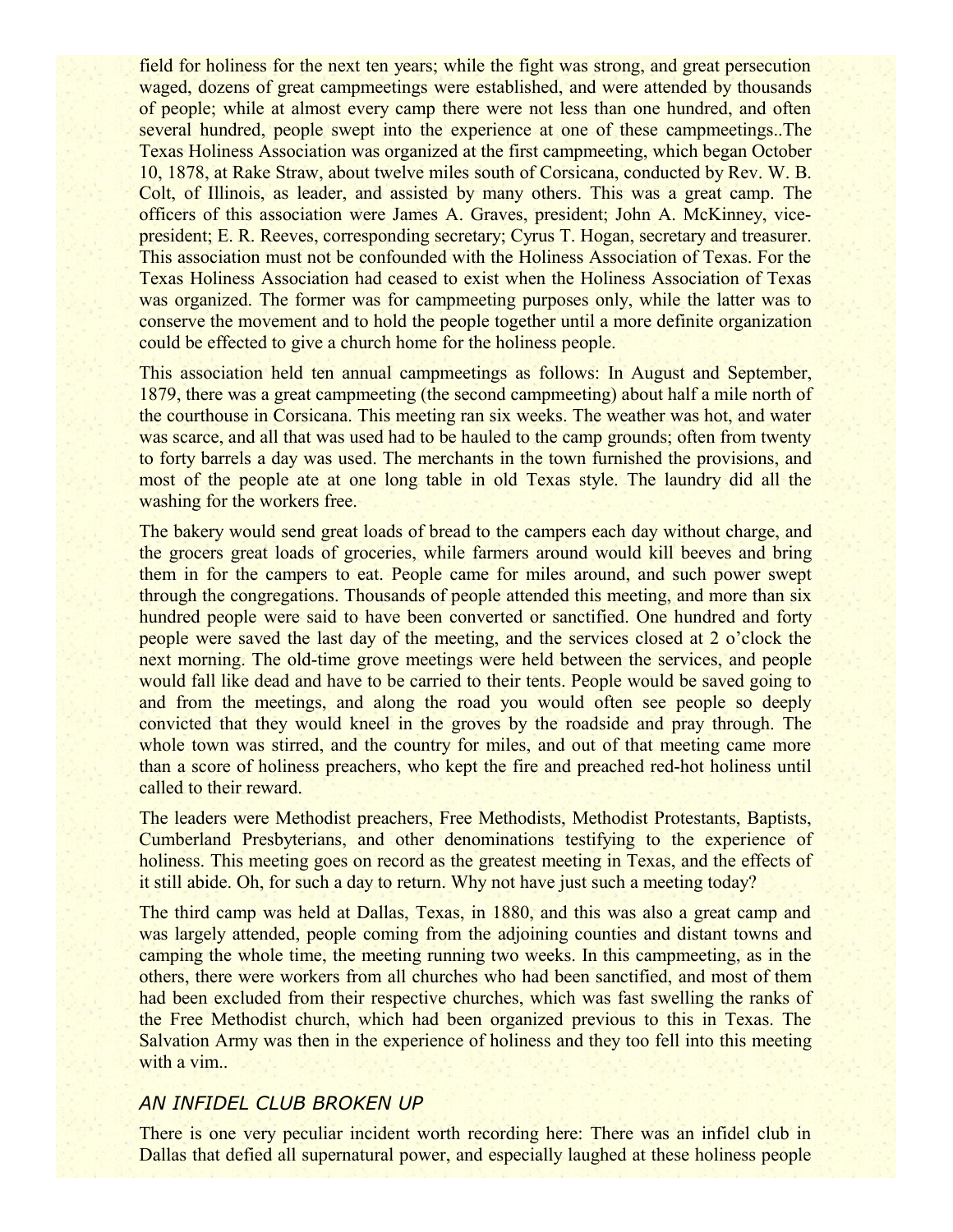with their demonstrations. Many of them attended the revival for sport. One night, after a great service where the power of God was especially present, the leader of the infidel club challenged the preachers to a test like Elijah, to which some of them had referred in a sermon. He said, "We do not believe in God nor your Bible. There is no change of heart, as you say, and your God does not answer prayer.

To prove this we will pick out a member of our club and send him to the altar and let your workers get around him and pray, and If you can get him converted then we will all abandon our teachings and go to the altar and get religion. This was agreed upon, if the man who came to the altar would pray as the leaders of the meeting asked him to. The next night the most profane and rank infidel of the club volunteered to go to the altar. All day the holiness people had fasted and prayed that God would answer by fire as in olden times and smash that infidel club to atoms, that had damned so many young men in Dallas. The man came in the midst of the altar service, the infidels gathered around, like Ahab's false prophets, to see the outcome. Old Father Hickey, that Elijah of prayer, took him in hands, while other faithful preachers and workers gathered and kneeled in fervent prayer.

Father Hickey told the infidel to say, "O God, if there is a God, reveal Thyself to me that I may know that there is a God, and I will quit my folly and give my heart to Thee." The man followed, repeating the words as Father Hickey led the prayer. There was a stillness that was supernatural, and a divine glory that all felt while they prayed on. Soon the infidel began to weep and tremble, while the saints of God prayed as only holiness people can pray when the crisis comes. He now needed no one to tell him what to say, for he was praying with all his might from the depth of a powerfully convicted heart. He confessed his sins, and acknowledged his folly, and promised to make amends as far as possible, and renounce infidelity forever. The glory struck his soul, and he began to praise God, just as the others who had been converted in the meeting. His companions, like the Pharisees who brought the adulterous woman to Jesus, began to slip out one by one until no man was left to deny the power of God. This broke up the infidel club, and gave the meeting an advertisement that brought hundreds to the services, and scores were converted.

The fourth campmeeting was at Bosqueville Springs, six miles above Waco, in the summer of 1881. This was another great camp and here many preachers were swept into the experience, to go home and scatter the holy fire.

The fifth campmeeting was held under a new campmeeting shed, at Bremond, in 1882, Newt Graves donating four acres of land, and building a tabernacle for a permanent camp. This was the first camp ground for holiness meetings in Texas that had a permanent tabernacle built on it. The attendance was small, as its location was too far south for the location of most of the holiness people, who lived in northern Texas.

The sixth camp was also under the new tabernacle at Bremond in August, 1883, and was not very largely attended. The seventh camp was at Bremond also. The eighth annual campmeeting was held at Meridian, Bosque county, in August, 1885. This camp was more largely attended, as it was moved back nearer to where the most of the holiness people lived..The ninth camp was at Alvarado, in Johnson county, in August, 1886, in an arbor erected near the Methodist church, and Dr. Godbey, Rev. L. L. Pickett, and Mrs. Mary Hogan were the preachers. It was at this campmeeting that Bud Robinson heard holiness preached for the first time, and was deeply convicted for the blessing, which he obtained a little later in his corn field.

### *SCOTTSVILLE CAMPMEETING*

The tenth annual campmeeting was at Scottsville, in eastern Texas, in July, 1887. This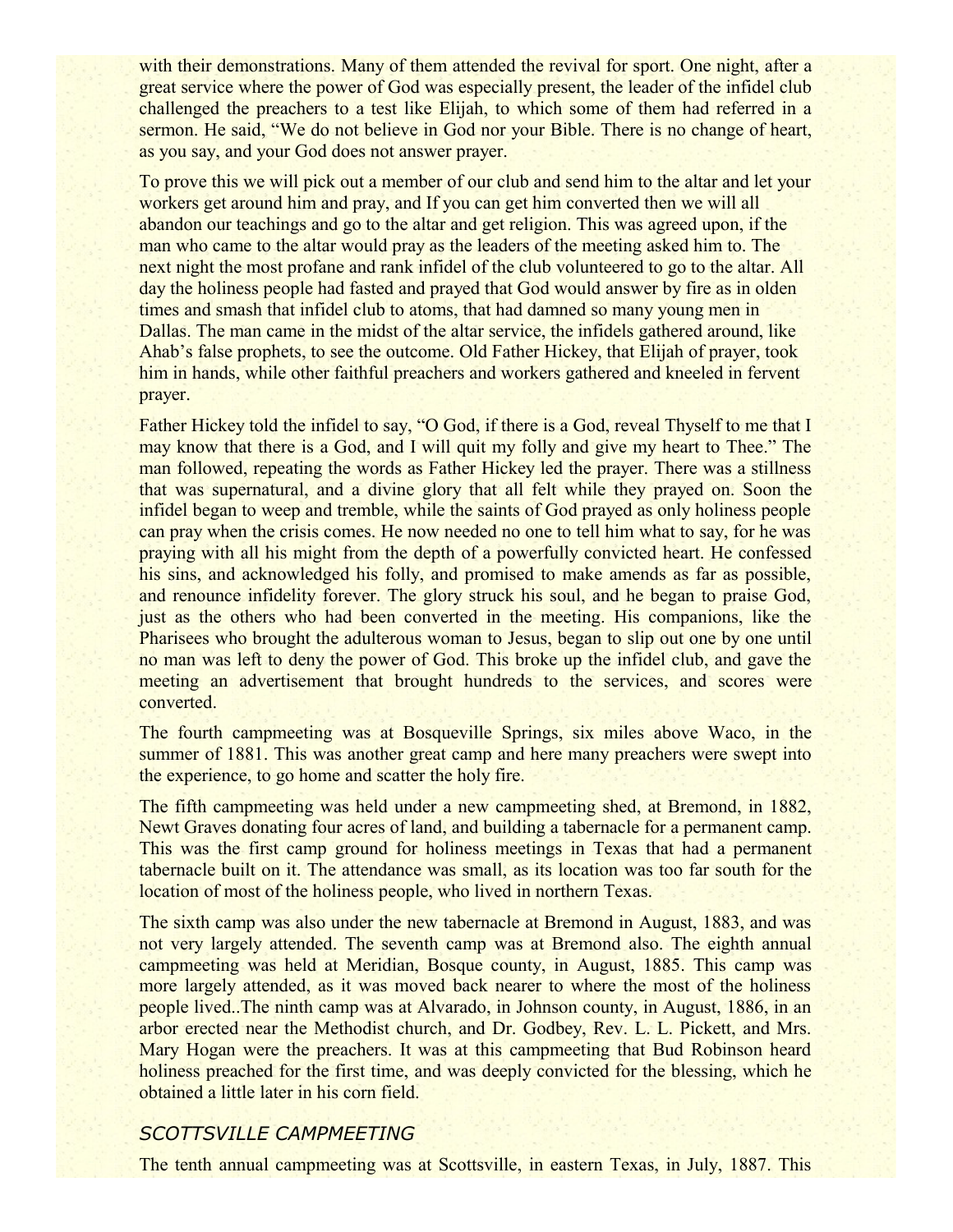camp was the result of a meeting conducted at Jonesville, Texas, by Rev. L. L. Pickett, on the charge of Rev. F. J. Browning, a pastor in the Methodist Episcopal Church, South, at which Rev. B. F. Cassaway assisted. This was July, 1886, and here Dr. A. B. Waskom, Captain Winston, E. T. Bedell, Brother Jones, and Brother Scott, all entered the experience, and soon a meeting was called to establish a holiness camp ground for annual campmeetings. The money came easily, as all of God's work does, and the great tabernacle was erected, and ready for the first camp meeting in July, 1887. This camp was conducted by Rev. W. A. Dodge, that old pioneer from Georgia, W. A. Dunlap, Rev. L. L. Pickett, and Rev. B. F. Cassaway, Rev. F. J. Browning, and others. It was the beginning of great things at Scottsville and the end is not yet, for there has been a campmeeting at Scottsville every year since then, and thousands of people will shout around the white throne who were sanctified at Scottsville camp. All the great preachers, North and South, have conducted meetings there, among them Dr. H. C. Morrison, Dr. B. Carradine, Bud Robinson, and many others. The second camp resulted in five hundred conversions and sanctifications. The power of God swept down on this old camp in many remarkable ways.

#### *TWO GIRLS DROWNED*

At one of these great campmeetings there was a remarkable occurrence. Two young men at Marshall, a few miles away, hired a surrey and, in company with two young women, attended the campmeeting just for an outing. In the company with them were also two young men in a buggy. At the afternoon service one of the young men in the buggy was converted. A terrible rainstorm set in, a regular waterspout fell, until no one could go home. Time for the evening service arrived and the rain still poured, but all found shelter under the great board-covered tabernacle. The service went on as usual, and when time for the altar call came the young man who was converted that afternoon went back to where the young men and young ladies sat, and through his tears invited one of the young men to the altar. This so moved him that he broke into tears, and arose to go, but the young lady, who sat next the aisle, put out her foot and laughed at him, telling him that he would be a pretty looking spectacle stretched in the straw like the ones that they had seen at the other services that day.

This stopped the young man, who fell back in his seat sobbing, while the two girls laughed and made fun of him. The other young man turned away, weeping as he went. The services closed and the rain had ceased, and the two young men and young ladies got into their surrey to return home. They attempted to cross a ravine near the camp grounds which was mightily swollen by the recent rains, and the bridge was partially washed out, but in the darkness this was not seen. The surrey suddenly overturned in the stream, and both girls were thrown out of the surrey into the deep water and were drowned. The alarm was given and the campers ran with their lanterns to the rescue, but it was too late. They recovered the bodies of the two girls, in a drift just below the road, and carried them to the tabernacle and stretched their lifeless forms on the mourners' bench, that only a few hours before they had laughed at, and kept their young man friend away from.

From this time campmeetings sprang up too numerous to give all their history. The Waco camp, Greenville, Noonday, Hughes Springs, Bates, Poetry, and many others, where literally thousands of people went and camped each year, while no less than a hundred people were saved or sanctified at any one of these camps annually. These were days of great power, when people took time to be religious. Oh, for those good old days to return, when people will take time to camp the full time, and pray as in days of yore.

"See and ask for the old paths . . . and ye shall find rest for your souls."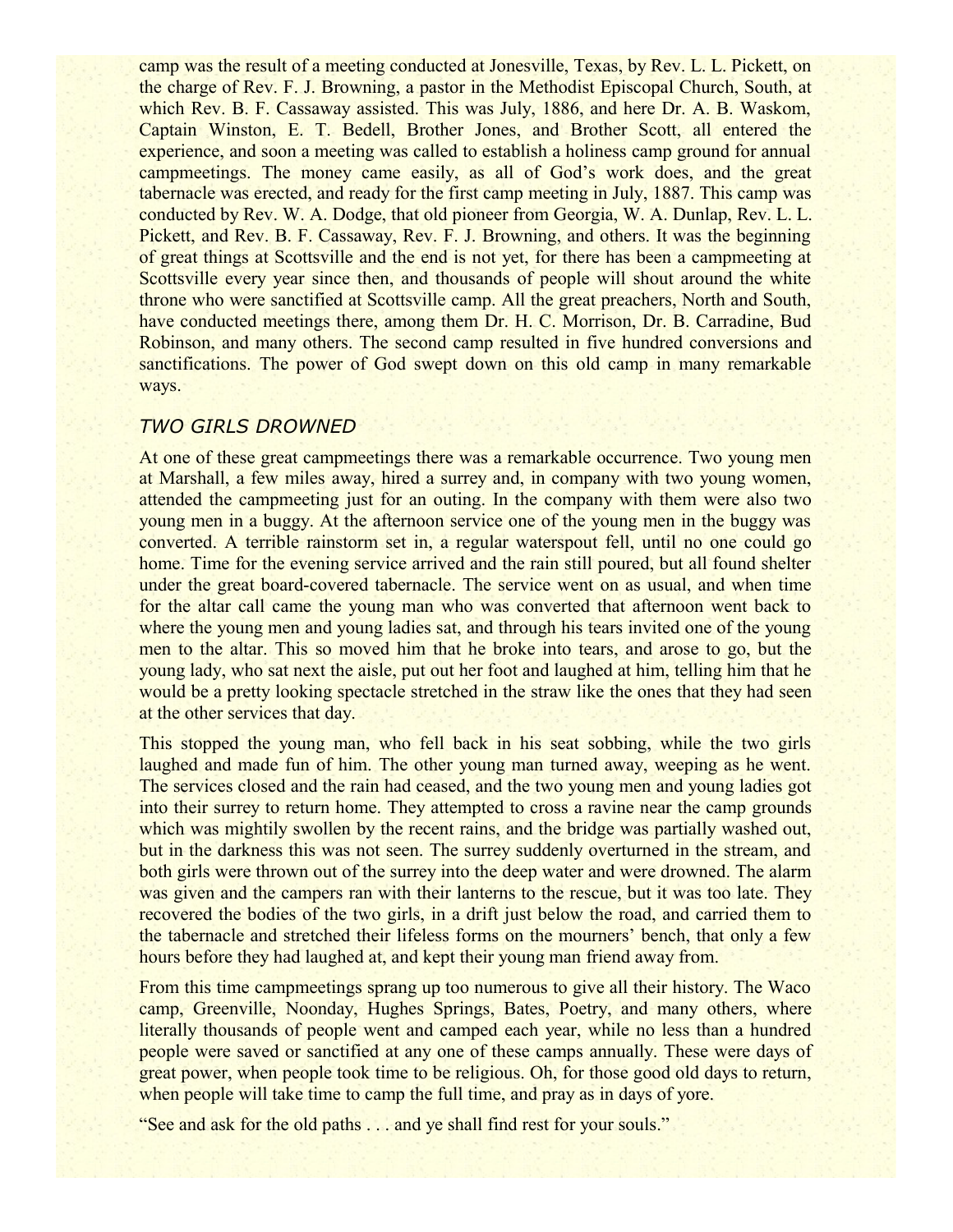

**AND THE REAL PROPERTY** 

Among the most efficient workers of the early days of the holiness movement in Texas was a band composed of Rev. C. C. Cluck, Rev. I. D. Farmer, and Cass and Flora Walker. Cass Walker and wife were not preachers, but humble laymen who sold out their earthly possessions and purchased a big gospel tent and secured Cluck and Farmer, two young men, and Mrs. Mary Cluck, as organist, and began a campaign in eastern Texas.

At a meeting near Lamasco, Texas, in 1899, held by Rev. A. G. Jeffries, C. C. Cluck was gloriously sanctified, and the next year began preaching in these tent meetings with Brother and Sister Walker. In 1900 they opened a meeting in New Boston, which was a great success. At this meeting I. D. Farmer was sanctified and called to preach. He was a splendid singer and altar worker, and at once joined the band, afterward known as the Cluck-Farmer Band, and for six months these all worked together, and God gave them four hundred souls converted or sanctified. About this time Cluck and Farmer bought them a gospel tent, and Brother and Sister Walker returned west with their tent. This left the band composed of Rev. C. C. Cluck and wife (Mrs. Mary Cluck), and Rev. I. D. Farmer, and whatever help they could secure as other workers were sanctified and called.

None of these was a licensed preacher, as they got the blessing when nearly all the oldline churches were fighting the second blessing with all their might, and would not have granted them license if they had applied. But the call of God was on them, as will be seen. Neither of these had a common school education. Brother Cluck could not read his lesson in good English, but God had His hand on him and he preached like a bishop, and "spake as one having authority." He wept and cried over lost men until the long altar bench was filled each night with hungry-hearted seekers who wept their way to Calvary, and came through shouting the praises of God. Ofttimes they would fill the altar twice in one night's service. No preachers in eastern Texas ever had greater results than the Cluck-Farmer Band.

After securing the new tent they held meetings winter and summer. There was an abundance of wood, with which the people freely supplied them, and two big heating stoves were secured and pipes ran out at the sides of the tent, while the curtains were well staked down. This made it quite comfortable under the tent, even when there was snow on the ground.

In the two years' work in eastern Texas there were 1,800 professions of conversion, reclamation, or sanctification. A veritable Pentecost swept through the country as they went from one neighborhood to another, while the new converts from one meeting would follow them to the next, rendering great service with their testimonies to holiness, and their victorious singing and prayers. Great crowds would attend these meetings. People would work hard all day and go to meeting at night to hear them sing and shout. Great power was upon the people, and ofttimes while the preacher was preaching people would take the jerks, or fall off their seats into the straw, screaming for mercy, and when the altar call was made they would run to the altar, weeping as they went, and such praying around the altar you seldom hear.

Out of these meetings fifteen preachers were called into the ministry, many of whom are pastors in the Pentecostal Nazarene church today. This kind of work stirred the Devil as it did at Pentecost, and all hell, combined with backslidden preachers in all denominations, was arrayed against these young preachers and their work, and a wild persecution broke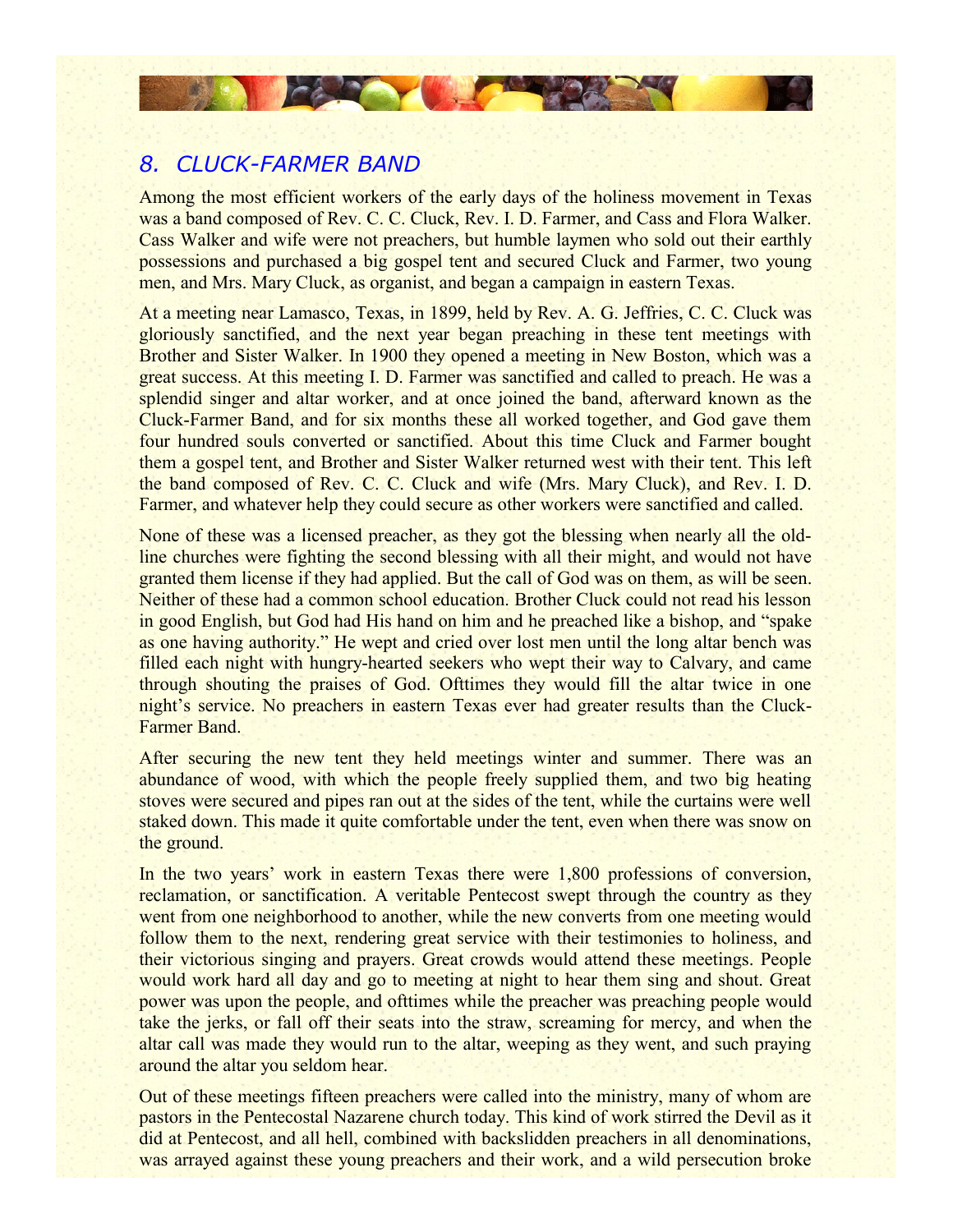out against them, many strange stories being told on them. Some said, "They use hypnotism," others they have compounded a strange oil that knocks the life out of people. But the more they persecuted them "the more they multiplied and grew."

### *A PREACHER PRAYED TO DEATH*

The above was the big headline in the Paris Daily Advocate when the death of a certain Campbellite preacher was announced, who suddenly died after publicly denouncing these "second blessing fanatics." This preacher was a Greek scholar and a college graduate, and was the pastor of a strong church near where one of these mighty meetings was held. Many of his members were gloriously converted and sanctified. This enraged the pastor and he would attend these meetings and publicly call down these young preachers while they were preaching. He would take advantage of the free testimony services and quote Scripture, and ridicule these ignorant boys for preaching this second blessing heresy. He would tell the people that he was a college graduate, and that he had read the Bible through thirty-six times, and that he had never seen the second blessing even hinted at.

One Sunday afternoon, at one of these testimony services, he was especially enraged, and upbraided these ignorant boys for deluding the people with hypnotism and the black art, and while on his feet announced that on the next Sunday at 11 o'clock he would preach a sermon on Bible holiness at his church, and show from the Scriptures that these boys were heretics and fanatics, and that the second blessing was all a delusion of the Devil.

Sister Walker called the people to prayer, and a spirit of prayer fell on the saints of God, who groaned out their hearts for God to spare them from the hands of this boasting Goliath, and to save the cause of holiness that was so blessing the country. A prayer some what like that in Acts 4:29: "Now Lord, behold their threatenings: and grant unto thy servants, that they may with all boldness speak thy word, by stretching forth thine hand to heal; and that signs and wonders may be done in the name of thy holy child Jesus."

And while they prayed the power of God fell on them, and the preacher arose and left the tent in a rage, charging them with blasphemy. On his way home he was taken very sick and grew worse until Friday night he died, and on Sunday at 11 a. m., the very hour that he was to have preached his sermon on scriptural holiness, his funeral was conducted in his church. A great concourse of people attended his funeral with sad countenances and bowed heads. Among them was Rev. F. W. Johnson, now District Superintendent of the Tennessee District.."Great fear fell on all the people," and not a dog moved his tongue against the holiness movement for many days. When crowds would congregate around the towns in that section, and any one even seemed to mock holiness, some sinner would at once remonstrate, "Better look out, remember that Campbellite preacher." All Red River and Bowie counties were mightily stirred by these great revivals, and thousands of people attended these meetings. Meetings were held at Dalby Springs, Hubbards Chapel, Coleman Springs, Dekalb, New Boston, Cuthand, Box Elder, Clarksville, and many other places during these two years.

### *PEOPLE FELL LIKE DEAD MEN*

Great power was on the people all these two years and many fell, prostrated under the power of God, and lay unconscious for hours, to come through shouting the praises of God, much like the early days of Methodism in Kentucky, and the great Cumberland Presbyterian revival reported in William McDonald's history of the Cumberland Presbyterian church.

At one of these meetings a young married woman came to the altar under deep conviction for holiness. Her people were Baptists and much opposed to this new "heresy," as they called it, but her heart was so hungry, in spite of all their persuasion, that she sprang to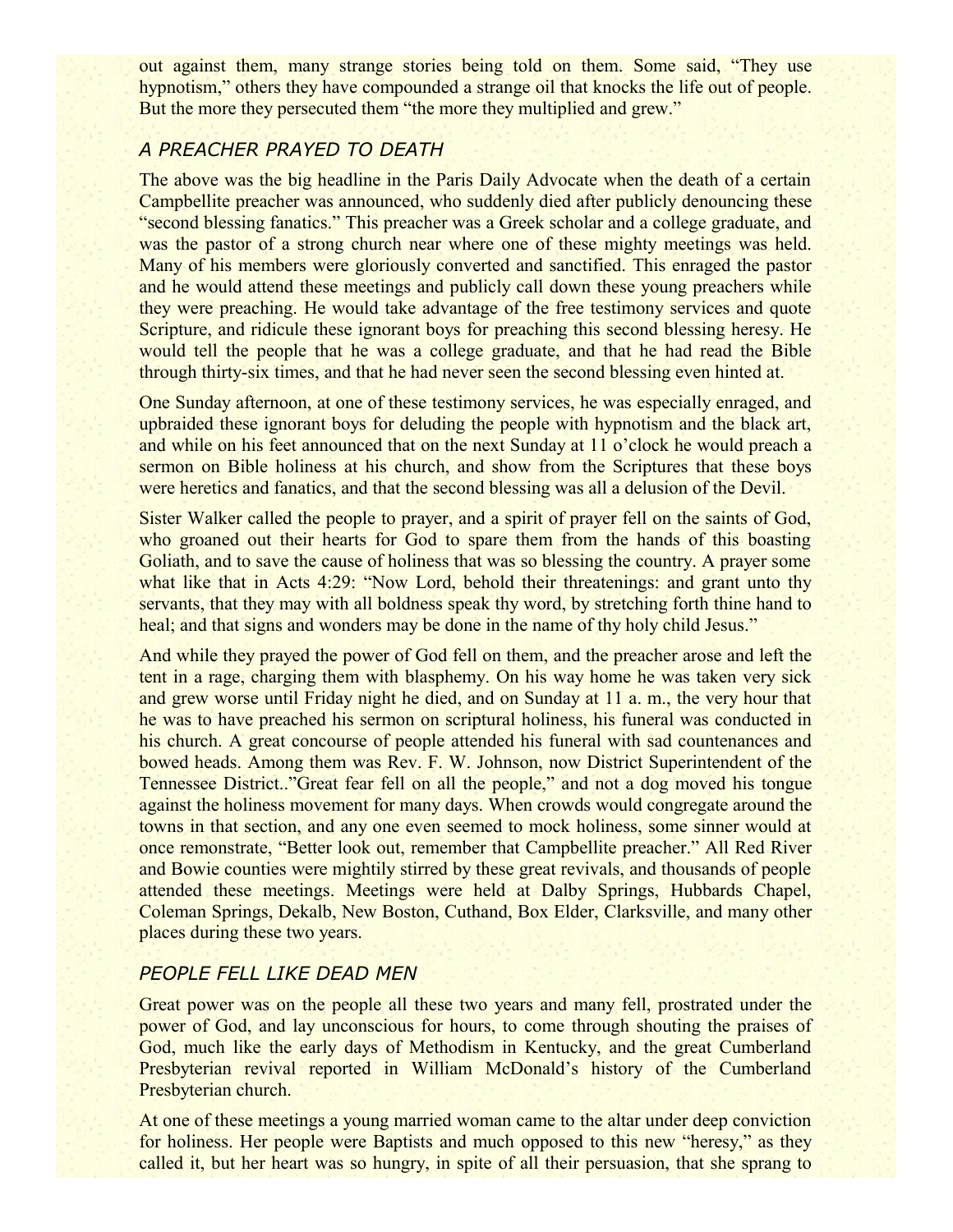her feet and ran to the altar.

No sooner than she went her young husband ran to her mother who promptly took her by the hand and literally dragged her away from the altar. The next night she was at the altar again, praying with all her might that she might be sanctified. This time her husband went into the altar and took her by the hand, and tried to pull her away, but the power of God struck her and she fell lifeless at his feet, unable to move a finger. This so frightened him that he broke down and wept, yet all the time trying to pull her away from the altar, and telling her not to play the fool here in public. In a moment more he was struck by the same power and fell as lifeless as she by her side in the sawdust, there to lie for more than an hour, completely unconscious. Hundreds of people looked on the scene, and a doctor was hurriedly sent in to examine the couple, but he went away shaking his head. The people were amazed and filled with wonder. Soon the young woman came through shouting at the top of her voice, and her husband was soon able to pray and beg God for mercy, which was given him in such abundance that he became an ardent worker in these meetings and led many into the experience of holiness.

### *"HYPNOTISM, "SANCTIFICATION-OIL," WAS THE CRY*

The cry was raised everywhere that these young preachers were hypnotizing the people. Others said, "Not so, but they have compounded a secret chemical," which they chose to call "sanctification oil," and it was said that one drop of this falling on your head would knock you senseless, or even the scent of it would cause people to fall under its power. Wild stories filled the air in the neighborhood of these meetings, and people drove for miles to attend them and see the strange phenomenon. The songs caught them, while the sermons drove the truth home, and the testimonies of their friends sealed conviction on hundreds of them who swept into the kingdom of God.

This, of course, enraged the Devil and all his backslidden church allies, and strange stories of "sanctification oil" filled the air. One night just before service the young preachers were filling their gasoline torches for the night service, and the tent curtains were all down, as it was a damp evening..A family drove up at this juncture, and while the husband tied the team the wife and mother with seven children proceeded to lift the curtain and go into the big gospel tent, which was filled with the fumes of gasoline. The excited mother, smelling the gasoline for the first time, made sure that she had caught the preachers compounding that strange oil. She jerked off her big sunbonnet and fanned the air vigorously, while the screamed at the top of her voice, "Run, children, for your life, run — Sanctification Oil! (Sniff, sniff.) Don't you smell it?" Like scared partridges, she and the children beat a hasty retreat from under the canvas, and out into the open air, where they bounded into the wagon, calling on the husband to drive for his life! Many people were afraid to shake hands with these strange preachers, lest they be struck down, but God used all these strange stories to bring people to these meetings for miles in all directions, who heard the Word and got the blessing.

At the Noonday camp in eastern Texas in the year 1898, while Rev. Bud Robinson was in charge of the camp, a young man fell into a trance on Monday and lay in this condition for forty-eight hours.

He was seen by hundreds of people, and examined by many physicians, while in this unconscious state. He stuttered until he could be scarcely understood before this, but when he came out of the trance, he preached to the great crowds that thronged him for more than an hour without stuttering one time. He told of his visit to both heaven and hell while in this condition, and of the angel that guided him through. He told of meeting many people who had long ago died in that neighborhood, some he met in heaven, others in hell. He told of a noted holiness fighting preacher, who had recently died in that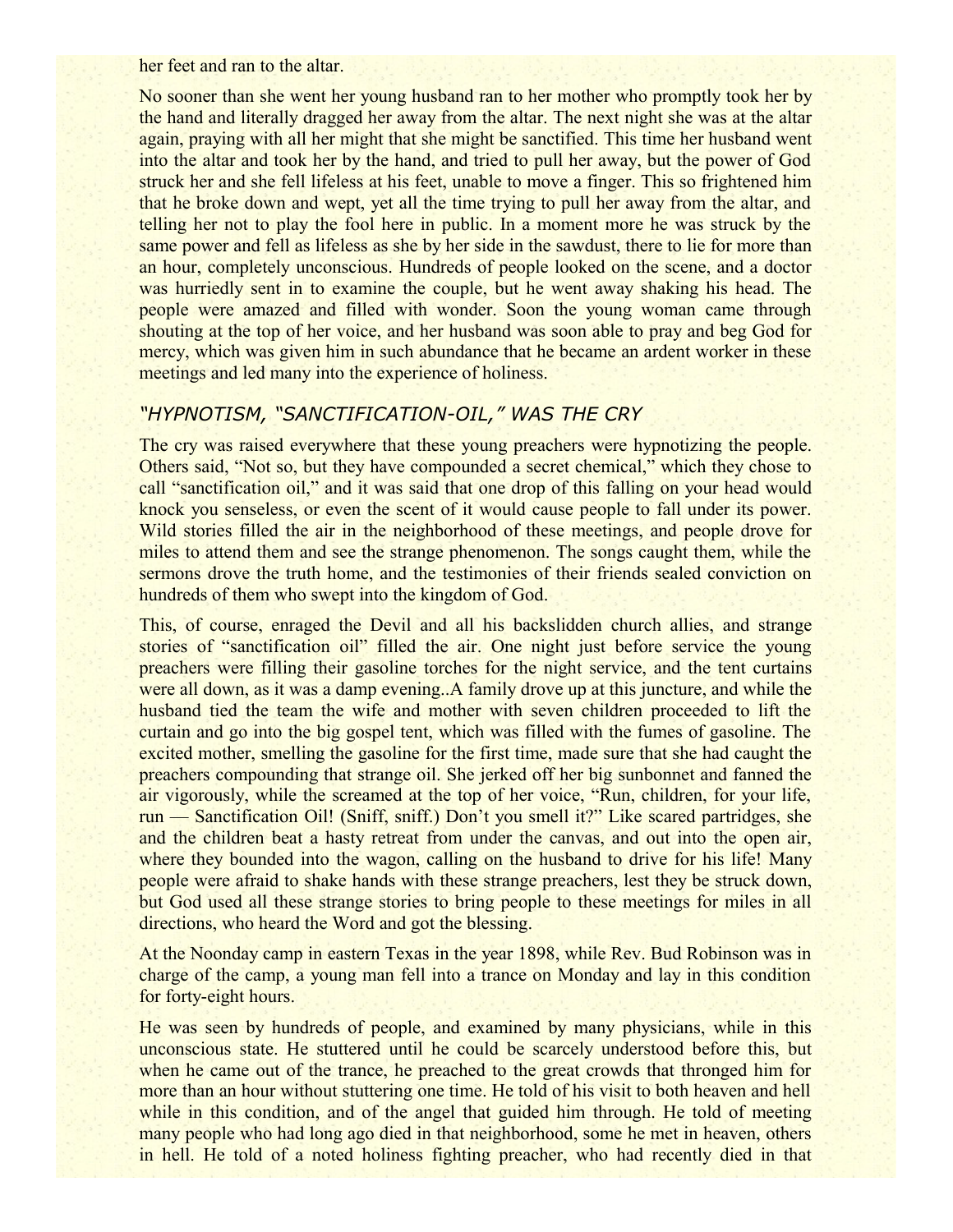country, whom he knew well. How he was in the most awful flames in hell, begging for help. He pleaded with this young man to warn his friends not to fight holiness.

The above story was published in full detail in the Texas Holiness Advocate and vouched for by Bud Robinson. This is but a few of the scenes that were witnessed in those pioneer days, when preachers put their whole soul into the work of holiness, regardless of what people would say or do.

It reads like the days of the Acts of the Apostles, and if people would go whole-souled into the work of the Lord today as then they would see the same results. Oh, for a modern Pentecost! Rev. C. C. Cluck is now known in many states as an evangelist, and carries with him the same old-time power and victory, while Rev. I. D. Farmer has served as District Superintendent of the Mississippi District, and is at this writing a pastor in that state.

## *9. JEFFRIES-HARTLINE BAND*

CAR THE

No preacher or band of workers ever stirred the country more than the Jeffries-Hartline Band, composed of Rev. A. G. Jeffries and Rev. Sam Hartline. These two men were bound together like Jonathan and David, and throughout Fannin, Hunt, and Lamar counties they conducted some of the most remarkable meetings that were ever held in Texas. Jeffries was a man of some culture, while Hartline had a limited education. These preachers procured a big gospel tent and began the work of evangelizing their own county, moving their tent from one community to another, carrying with them their own living tents in which they and their families lived, camping on the grounds near the gospel tent. The people brought in provisions and they prepared it in their own tents. In fact, it was a portable campmeeting.

Great revivals followed this mode of evangelizing. Hundreds and hundreds were harvested into the kingdom of God. Not only were hundreds saved and sanctified, but dozens and dozens were healed of diseases pronounced by physicians incurable. Truly, the gift of healing was bestowed on Rev. A. G. Jeffries, and he was called to the bedside of many suffering souls and they found truly that "He took our infirmities and bore our sicknesses" (Matt. 8:17).

In 1896 Brother Jeffries was a steward in the Methodist Episcopal Church, South, but was totally devoid of saving grace. In August of that year he attended a revival at McCraw's Chapel near Honey Grove, Texas, conducted by Revs. Thomas and Lula Rogers, assisted by the famous Hudson Band, and was powerfully reclaimed. Two months later he was wholly sanctified in the city of Bonham, Texas, in a revival conducted by the godly R. L. Averill and Lonnie Rogers, assisted by the Hudson Band. Rev. Mr. Jeffries was then called to the ministry and soon met Rev. S. A. Hartline, who had been recently sanctified at Greenville, Texas, with whom he associated himself for the great work of soul-saving. Thousands on earth today, and thousands in heaven, have reason to thank God for this coalescence. Their first meeting was held under a tent near a schoolhouse known as Lone Elm.

This was a wonderful revival. One hundred and twenty-five souls were saved or sanctified. The power of God was so great one night that every soul who did not run from under the tent, fell like they were shot. Sixteen souls, all grown people, lay for hours, and some until daylight the next morning, but all arose shouting. One woman with a baby in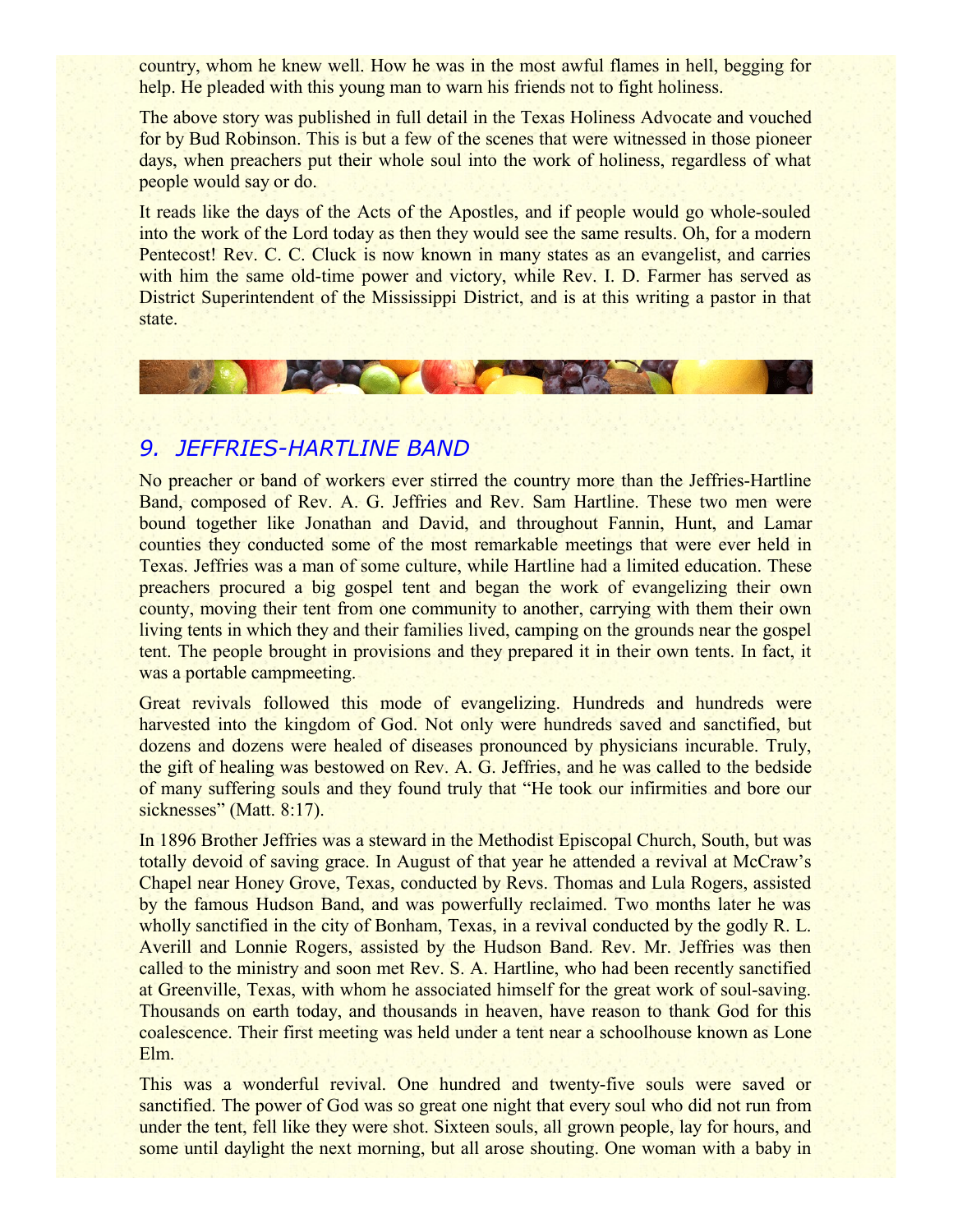her arms started under the tent, staggered and ran back and said to another woman, "You can't stand up under that tent." The power of God was so great that people fell in their homes a mile away from the tent.

Their next meeting was held at Dodd City, Texas. Here one hundred souls were saved or sanctified. In those days the people assembled early. Often the tent was full by sunset. In this meeting, one evening about twilight, a man was taken with a congestive chill. His wife was frantic with fear. The man was soon seized with convulsions, whereupon Brother Jeffries cleared the crowd.of curious people who had surrounded the man, called the saints to prayer. Brother Jeffries laid his hands on the man and he was instantly healed, leaped to his feet, giving God the glory.

At Hail there was a mighty revival, and ofttimes, while Rev. A. G. Jeffries was preaching, people would fall off their seats, screaming for mercy, especially one night while he was preaching on "The Unpardonable Sin." The scene was much like that when Jonathan Edwards preached that memorable sermon, "Sinners in the Hands of an Angry God," when it is recorded that five hundred people were converted as the result of that one sermon. The early days of the holiness movement had many such results and similar scenes. If the power of God could unhorse Saul of Tarsus in the Damascus road, and he fall and lie trembling crying, "What wilt thou have me do?" why not some scenes like that now? Has God changed, or have we lost the divine power? This scene mightily enraged the pastor of the Christian (Campbellite) church, who had an organization at the schoolhouse near where the tent was pitched, as many of his members were attending the holiness meeting and some had gone to the mourners' bench and been saved. It came his day to preach at the schoolhouse, and Rev. Mr. Jeffries offered him the tent for his services, which he refused, going into the schoolhouse and preaching a sermon against "This modern heresy of the second blessing," in which he ridiculed the preacher and called him all sorts of ugly names.

This only advertised the meeting the more, and more than 125 people were either saved or sanctified in that meeting.

At St. Joe, Texas, they had a great meeting and a few people were instantly healed. In the town there lived a woman, a Mrs. Offitt, who had suffered with rheumatism for fifty-four years and her arms and hands were so drawn that she had been unable to feed herself for years. She sent for the preachers to come and pray for her healing. They gathered around her and as they prayed and Rev.

A. G. Jeffries laid his hands on her and God gave "the prayer of faith," instantly the power of God came on her and the glory filled the house and she sprang out of her invalid chair, leaping and shouting the praises of God. This caused a mighty stir and hundreds attended the meeting to see the healed woman and to hear the testimony from her own lips. This story was published in The Texas Holiness Advocate, a paper published by Keith and McConnell at Greenville, Texas, at that time, and read by thousands of people.

At Bowie, Texas, a young girl, the daughter of a Mrs. Galloway, was totally deaf, and in answer to the prayer of Rev. Mr. Jeffries was instantly healed and lives today to testify to the healing power of God.

Other meetings followed. Onstodt's pasture, where Rev. C. C. Cluck was sanctified; Bailey, Oakland, Lamasco, Ivanhoe, Valley Creek, Trenton, and Bonham; at all these places great revivals were held.

The Lord separated Rev. A. G. Jeffries and Rev. Sam Hartline at Trenton, Texas, and called them to work far apart. This was one of the hardest trials of their lives. Their lives were so interwoven and blended together that it was almost like death for them to separate..Rev. Mr. Hartline went to New Mexico and labored there until 1917, when he